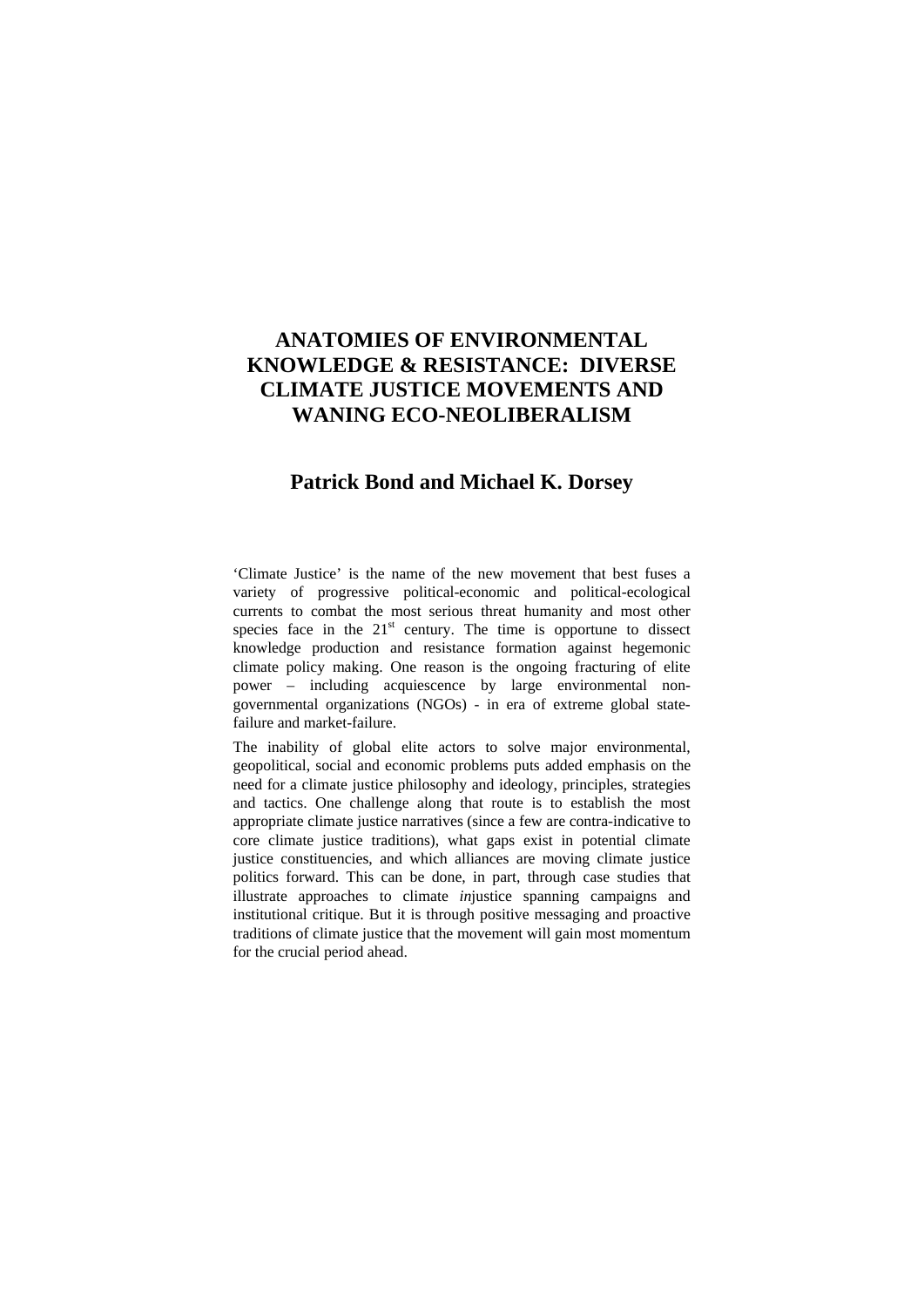### **Birthing a Climate Justice Movement**

Climate justice only arrived on the international scene as a coherent political approach in the wake of the failure of a more collaborative strategy between major environmental NGOs and the global capitalist managerial class. The first efforts to generate a climate advocacy movement in global civil society became the Climate Action Network (CAN). From 1997, CAN adopted as a strategy what proved to be a 'false solution', namely an emphasis on regular United Nations interstate negotiations aiming at minor, incremental emissions reductions augmented by carbon trading and related offsets. Along with corresponding national and regional legislation and the rise of emissions submarkets, this was meant to form the inevitable underpinnings of greenhouse gas regulation. The myth that this approach would solve the impending climate crisis was broken in practice by fatal flaws in the European Union's Emission Trading Scheme and by the refusal of the United States to participate in the Kyoto Protocol, as well as Canada's withdrawal and the difficulty in establishing targets for emerging-market economies like Brazil, South Africa, India and China (the BASIC group). For civil society, the cul-de-sac of CAN's commitment to carbon trading was confirmed when Friends of the Earth International broke away in 2010, but already by the time of the December 2009 Copenhagen Conference of Parties (COP) 15, the critical short film 'Story of Cap and Trade' (Leonard 2009) was launched and in nine months subsequently recorded a million downloads. CAN's critics in the climate justice community were able to make the case for an alternative strategy with sufficient force, that they gained half the space reserved for nongovernmental delegations in Copenhagen's Bella Centre.

The Copenhagen Summit crashed on 18-19 December 2009 when, at the last moment, a backroom deal was stitched together by Barack Obama (USA), Jacob Zuma (SA), Lula da Silva (Brazil), Manmohan Singh (India) and Wen Jiabao (China), designed to avoid needed binding emissions cuts (Müller 2010). Instead, the Copenhagen Accord delivered business-as-usual climate politics, biased towards fossil-fuel capital, heavy industry, the transport sector and overconsumers. As the leading US State Department climate negotiator, Todd Stern, explained when asked about the growing demand for recognition of Northern 'climate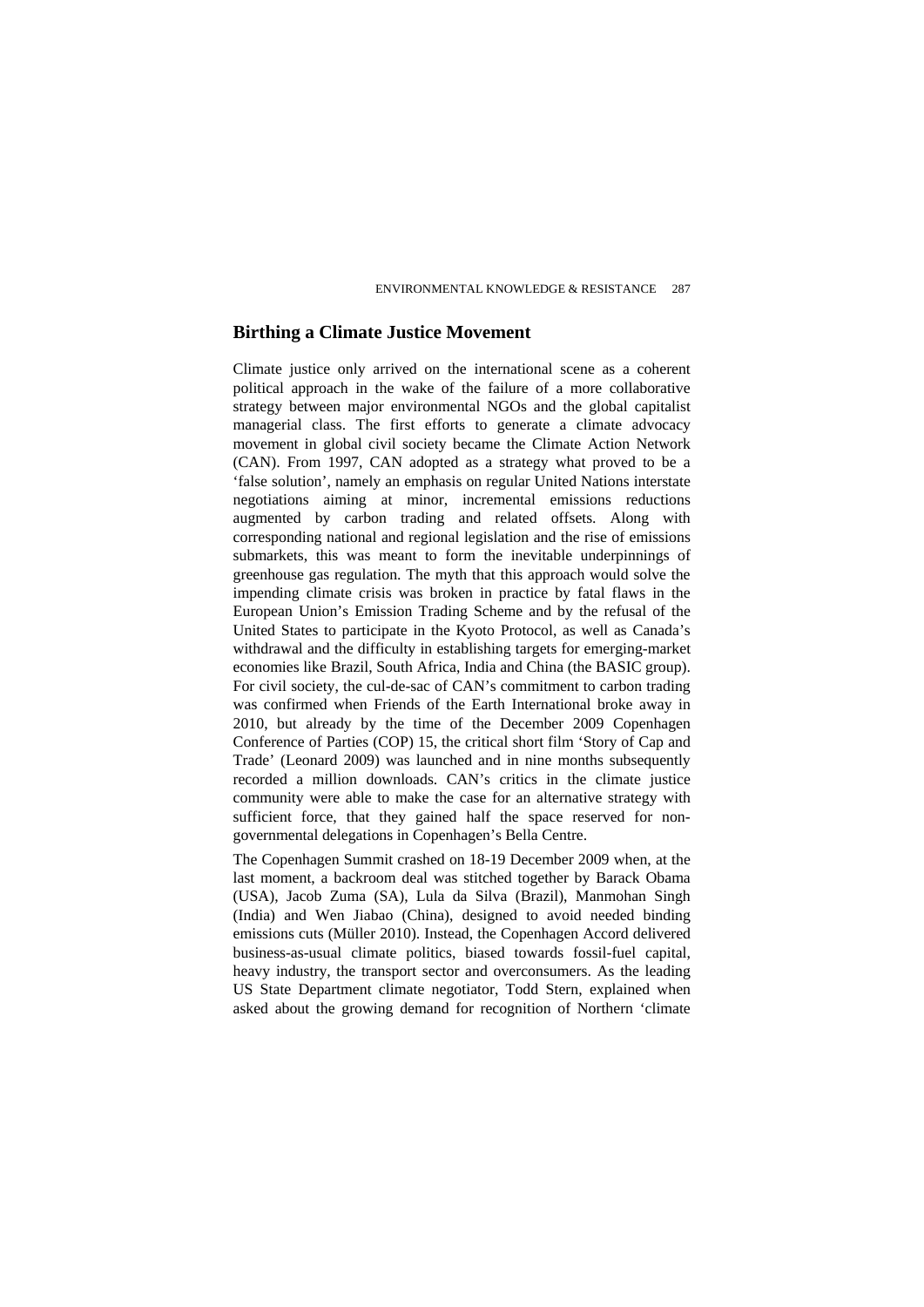debt' liabilities, 'The sense of guilt or culpability or reparations – I just categorically reject that' (AP, 9 December 2009). In doing so, Stern not only rejected the 'polluter pays' principle (which can apply to past environmental externalities) but also the principle of common but differentiated responsibility, a foundational principle of the climate governance regime.

Climate justice activists had entered this terrain with demands that the global establishment would simply not meet: a 50 percent GHG emissions cut by 2020 and 90 percent commitment for 2050; payment of a rapidly rising 'climate debt' (in 2010, damages to Pakistan alone amounted to \$50 billion) (Klein 2009, Bond 2010); the decommissioning of the carbon markets so favoured by elites; and massive investments in renewable energy, public transport and other transformative infrastructure. As a result, the next stage of the climate justice struggle was necessarily to retreat from the naively overambitious global reform agenda (politely asking Copenhagen and then Cancun delegates to save the planet) and instead to pick up direct action inspirations from several sites across the world – Nigerian and Ecuadorian oilfields, Australia's main coal port, Britain's coal-fired power stations and main airport, Canada's tar sands, and US coalfields and corporate headquarters – where climate justice J was being seeded deep within the society. This represented the rise of 'poly-valent counter-hegemonic climate justice resistance movements' (Dorsey 2010), under the loose banner of climate justice politics.

How did this transition from CAN's insider-lobbying to climate justice politics occur? The climate justice lineage includes 1990s environmental anti-racism (Dorsey, 2007); the late 1990s Jubilee movement against Northern financial domination of the South; the 2000s global justice movement (which came to the fore with the December 1999 Seattle World Trade Organisation protest); environmentalists and corporate critics who in 2004 started the Durban Group for Climate Justice (Lohmann 2006); the 2007 founding of the Climate Justice Now! (CJN) network; the 2009 rise of the European left's Climate Justice Alliance in advance of the Copenhagen COP; the ongoing role of Malaysia-based Third World Network in amplifying the critique by both South states and radical civil society in COP and related negotiations; the renewed directaction initiatives that from 30 November 2009 generated the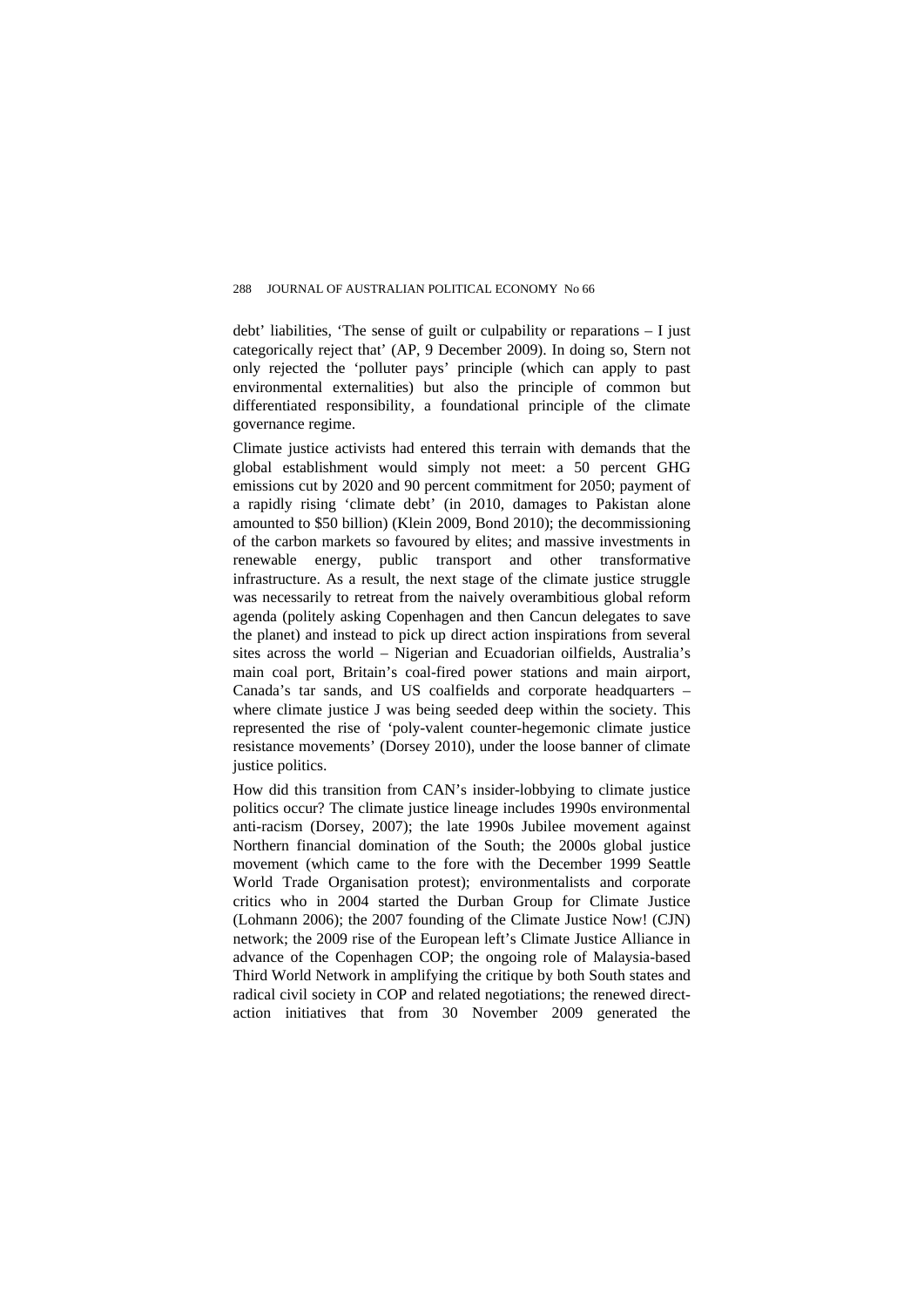Mobilization for Climate Justice in the US and in 2010 drew in more mainstream groups like Greenpeace, Rainforest Action Network and 350.org; and, maybe most portentously, the Bolivian governmentsponsored (but civil society-dominated) April 2010 'First Peoples' World Conference on Climate Change and the Rights of Mother Earth' in Cochabamba. Shortly afterwards, the Detroit Social Forum began to consolidate a US movement led by people of colour. On October 12, 2010 (to counteract what in the US is known as 'Columbus Day' but represents European invasion of the hemisphere), the European-based Climate Justice Action network coordinated direct-action protests against climate-related targets in two dozen locales. In Cancun from 28 November-11 December 2010, an International Forum on Climate Justice was established to unite international forces.

Fused as climate justice, these inter-related and often overlapping (although sometimes conflicting) traditions are mainly aimed at building (or serving) a mass-based popular movement bringing together 'green' and 'red' (or in the US, 'blue') politics. This entails articulating not only the urgency of reducing greenhouse gas emissions but also the need to transform our systems of materials extraction, transport and distribution, energy-generation, production of goods and services, consumption, disposal and financing. While lacking 350.org's mass activism (albeit in events that mainly refrain from challenging power) and consciousnessraising capacity, the climate justice organizations and networks offer great potential to fuse issue-specific progressive environmental and social activists, many of which have strong roots in oppressed communities. To illustrate, in late 2010, a network based at Movement Generation in Oakland provided an impressive list of direct action events and resulting community organizing victories in the US over several prior months and years:

Stopping King Coal with Community Organizing: The Navajo Nation, led by a *Dine'* (Navajo) and *Hopi* [grassroots youth](http://www.blackmesawatercoalition.org/)  [movement,](http://www.blackmesawatercoalition.org/) forced the cancellation of a Life of Mine permit on Black Mesa, AZ, for the world's largest coal company – Peabody Energy. Elsewhere in the U.S. community-based groups in Appalachia galvanized the youth climate movement in their campaigns to stop mountain-top removal coal mining, and similar groups in the Powder River Basin have united farmers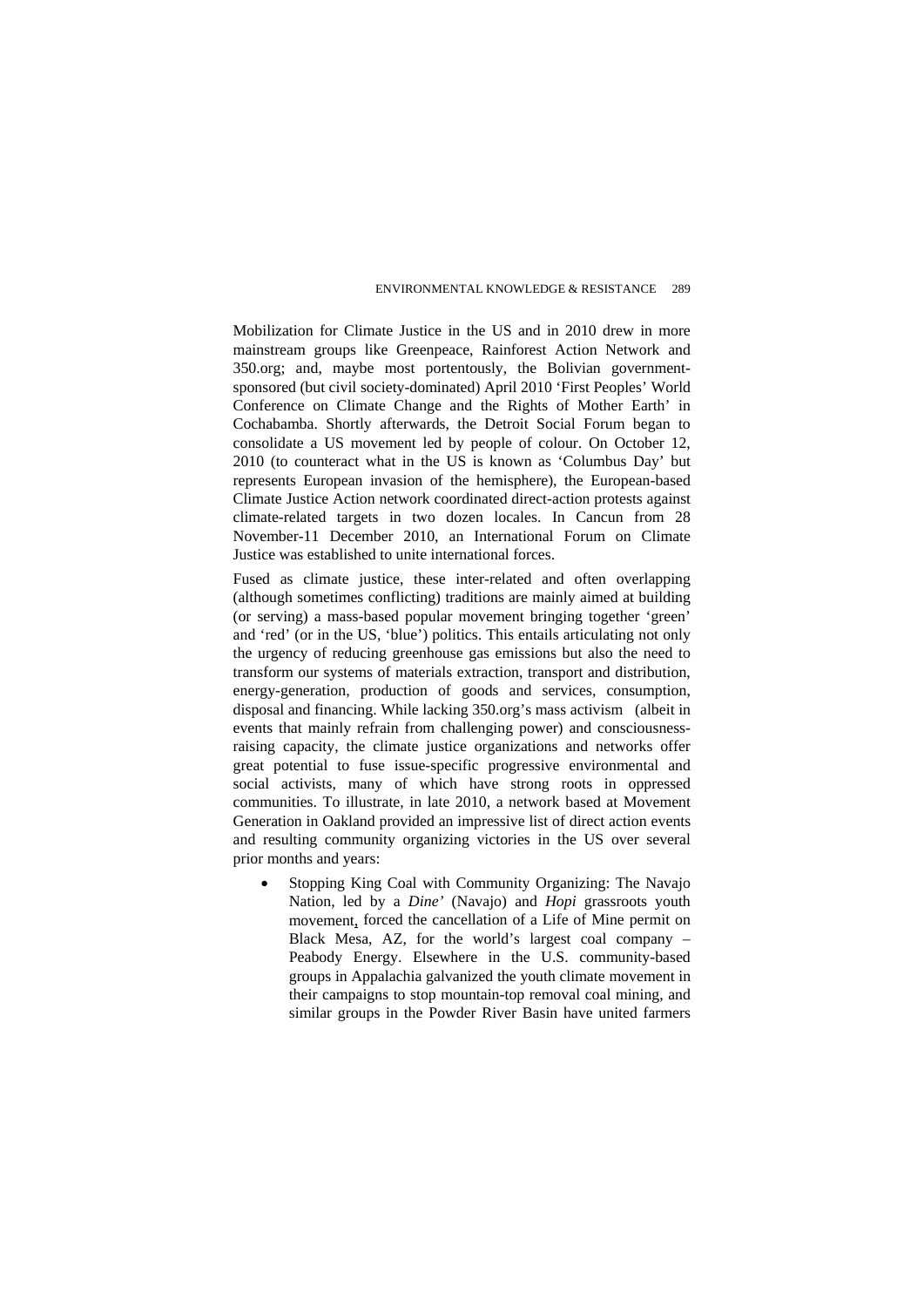and ranchers against the expansion of some of the world's largest coal deposits.

- Derailing the Build-out of Coal Power: [Nearly two thirds of the](http://www.sourcewatch.org/index.php?title=What_happened_to_the_151_proposed_coal_plants%3F)  [151 new coal power plant proposals from the Bush Energy Plan](http://www.sourcewatch.org/index.php?title=What_happened_to_the_151_proposed_coal_plants%3F)  [have been cancelled,](http://www.sourcewatch.org/index.php?title=What_happened_to_the_151_proposed_coal_plants%3F) abandoned or stalled since 2007 - largely due to community-led opposition. A recent example of this success is [the grassroots campaign of Dine' grassroots](http://www.desert-rock-blog.com/) and local citizen groups in the Burnham area of eastern Navajo Nation, NM that have prevented the creation of the [Desert Rock](http://www.desert-rock-blog.com/) coal plant, which would have been the third such polluting monolith in this small, rural community. Community-based networks such as the Indigenous Environmental Network, the Energy Justice Network and the Western Mining Action Network have played a major role in supporting these efforts to keep the world's most climate polluting industry at bay.
- Preventing the Proliferation of Incinerators: In the last 12 years, no new waste incinerators (which are more carbon-intensive than coal and one of the leading sources of cancer-causing dioxins) have been built in the US, and hundreds of proposals have been defeated by community organizing. In 2009 alone, members of the Global Alliance for Incinerator Alternatives [prevented dozens of municipal waste incinerators](http://www.no-burn.org/article.php?id=940), toxic waste incinerators, tire incinerators and biomass incinerators from being built, and forced Massachusetts to adopt a moratorium on incineration.
- Defeating Big Oil In Our Own Backyards: A community-led coalition in Richmond, CA, has, [stopped the permitting of](http://www.cbecal.org/campaigns/Chevron.html)  [Chevron's refinery expansion](http://www.cbecal.org/campaigns/Chevron.html) in local courts. This expansion of the largest oil refinery on the west coast is part of a massive oil and gas sector expansion focused on importing heavy, highcarbon intensive crude oil from places like the Canada's Tar Sands. This victory demonstrates that with limited resources, community-led campaigns can prevail over multi-million dollar PR and lobby campaigns deployed by oil companies like Chevron, when these strategies are rooted in organizing resistance in our own backyards. REDOIL, (Resisting Environmental Destruction on Indigenous Lands) an Alaska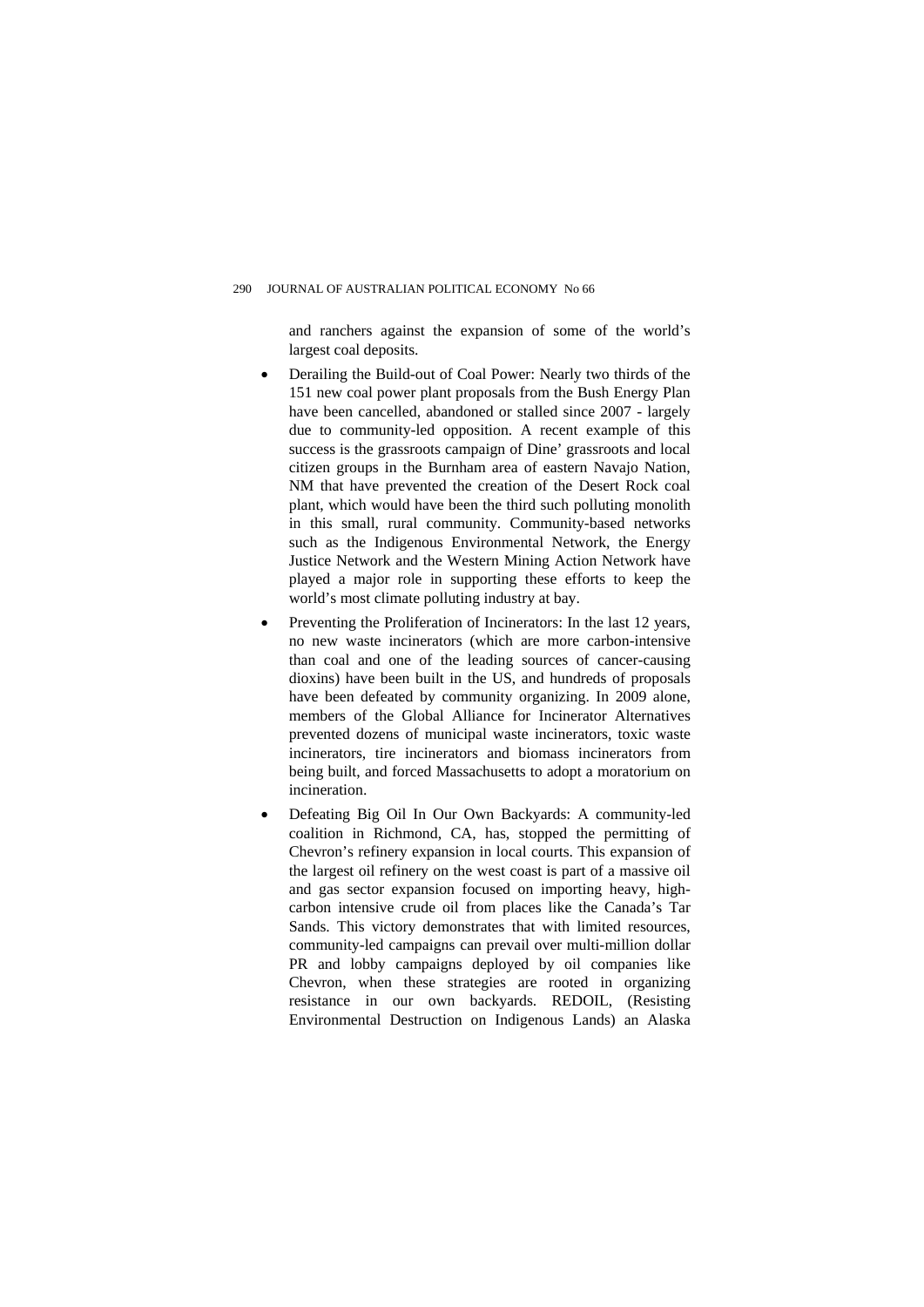Native grassroots network, has been effective at ensuring the Native community-based voice is in the forefront of protecting the Chukchi and Beaufort Seas. Together with allies, REDOIL has also [prevented Shell from leasing the Alaska outer](http://www.ienearth.org/news/WIN_IN_ALASKA%21.html)  [continental shelf for offshore oil](http://www.ienearth.org/news/WIN_IN_ALASKA%21.html) exploration and drilling. Advancing recognition of culture, subsistence and food sovereignty rights of Alaska Natives within a diverse and threatened aquatic ecosystem has been at the heart of their strategy.

- Stopping False Solutions like Mega Hydro: Indigenous communities along the Klamath River forced Pacificorp Power company to agree to ['Undam the Klamath'](http://www.klamathriver.org/media/pressreleases/PR-21810.html) by the year 2020, in order to restore the river's natural ecosystems, salmon runs and traditional land-use capacity. For decades, Indigenous communities have been calling out false solutions - pointing to the fact that energy technologies that compromise traditional land-use, public health and local economies cannot be considered climate solutions.
- Building Resilient Communities through Local Action: In communities all over the US, frontline communities are successfully winning campaigns linking climate justice to basic survival:
	- o In San Antonio, Texas, the Southwest Workers Union led the fight to divert \$20billion dollars from nuclear energy into renewable energy and energy efficiency. In addition, they launched a free weatherization program for low-income families and a community run organic farm.
	- o In Oakland, California, the [Oakland Climate Action](http://www.ellabakercenter.org/?p=gcjc_oakland_climate_action_coalition)  [Coalition](http://www.ellabakercenter.org/?p=gcjc_oakland_climate_action_coalition) is leading the fight for an aggressive Climate Energy and Action Plan that both addresses climate disruption and local equity issues (Movement Generation et al, 2010:2).

Some activists and visionaries (e.g. those associated with the journals *Capitalism Nature Socialism* and *Monthly Review*) anticipate that the linkage of red and green struggles under the climate justice banner will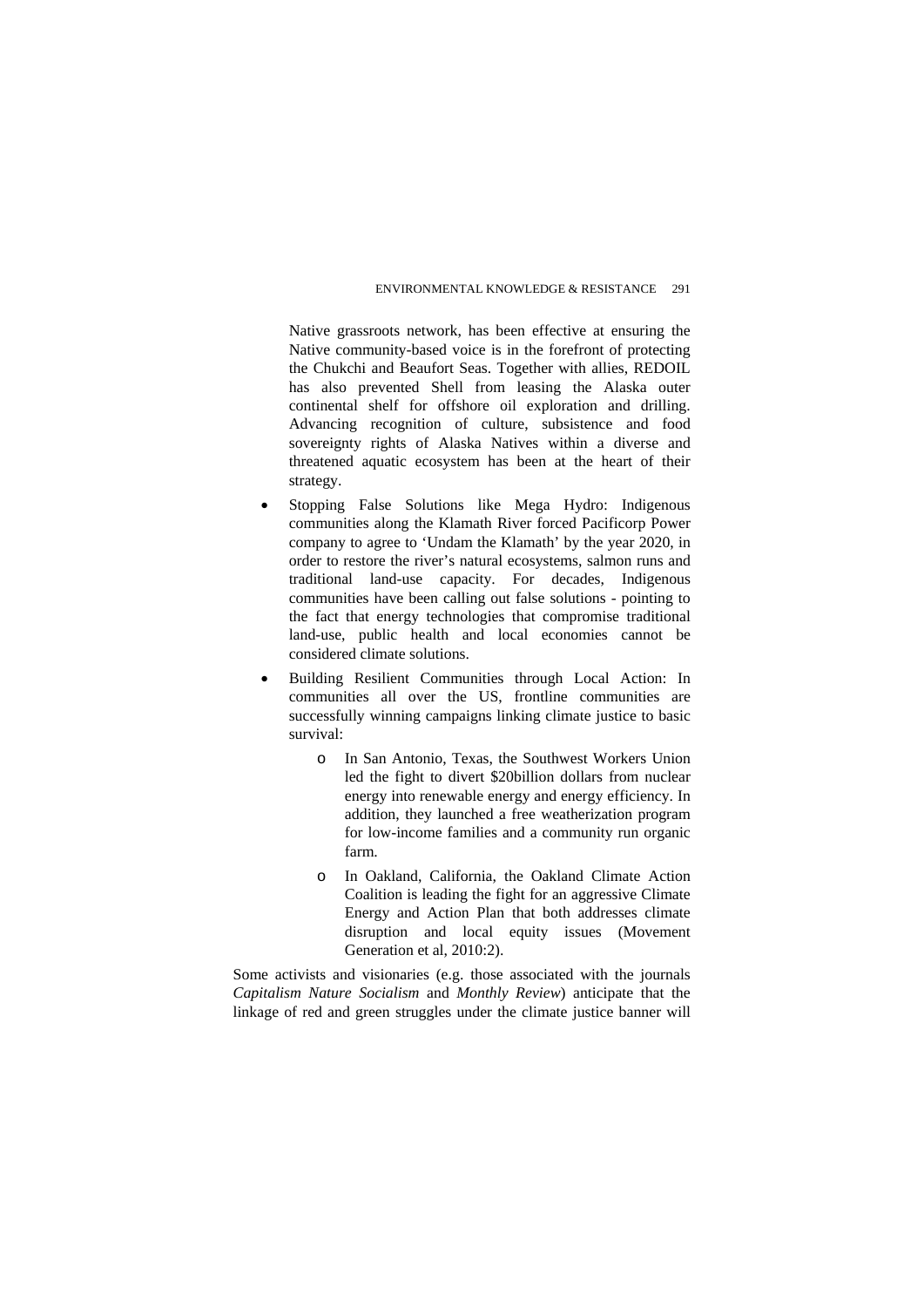#### 292 JOURNAL OF AUSTRALIAN POLITICAL ECONOMY No 66

require society moving from a fossil-fuel-dependent capitalism to ecosocialism, which will entail:

a transformation of needs, and a profound shift toward the qualitative dimension and away from the quantitative… a withering away of the dependency upon fossil fuels integral to industrial capitalism. And this in turn can provide the material point of release of the lands subjugated by oil imperialism, while enabling the containment of global warming, along with other afflictions of the ecological crisis… The generalization of ecological production under socialist conditions can provide the ground for the overcoming of the present crises. A society of freely associated producers does not stop at its own democratization. It must, rather, insist on the freeing of all beings as its ground and goal (Kovel and Lowy, 2001: 3-5).

Before such a vision can be properly articulated, several critical missing elements must be accounted for, including, amongst others:

- a stronger labour input, particularly given the potential for 'Green Jobs' to make up for existing shortfalls (British ecosocialists have taken the lead with demands for a million green jobs) (Campaign Against Climate Change, 2009);
- a connection between climate justice and anti-war movements, given that military activity is not only disproportionately concerned with supplies of oil and gas (Iraq and Afghanistan) but also uses vast amounts of CO2 in the prosecution of war (Smolker, 2010); and
- a stronger presence of both environmentalists and socialists in many high emissions sites not yet suffused with grassroots climate justice movements, from the Arab oil world to petrosocialist Venezuela.

However, against eco-socialist orientations of the sort proposed by Kovel and Lowy, not only are anarchists in the climate justice movement suspicious of central planning, but a bottom-up socialism would preferably generate such manifesto statements from actual practice and from generalized movement sensibility and demands, as opposed to topdown pronouncements. The forging of unity in movements that address climate and social justice from below is especially important during times (such as at present) of apparently intractable conflict and division,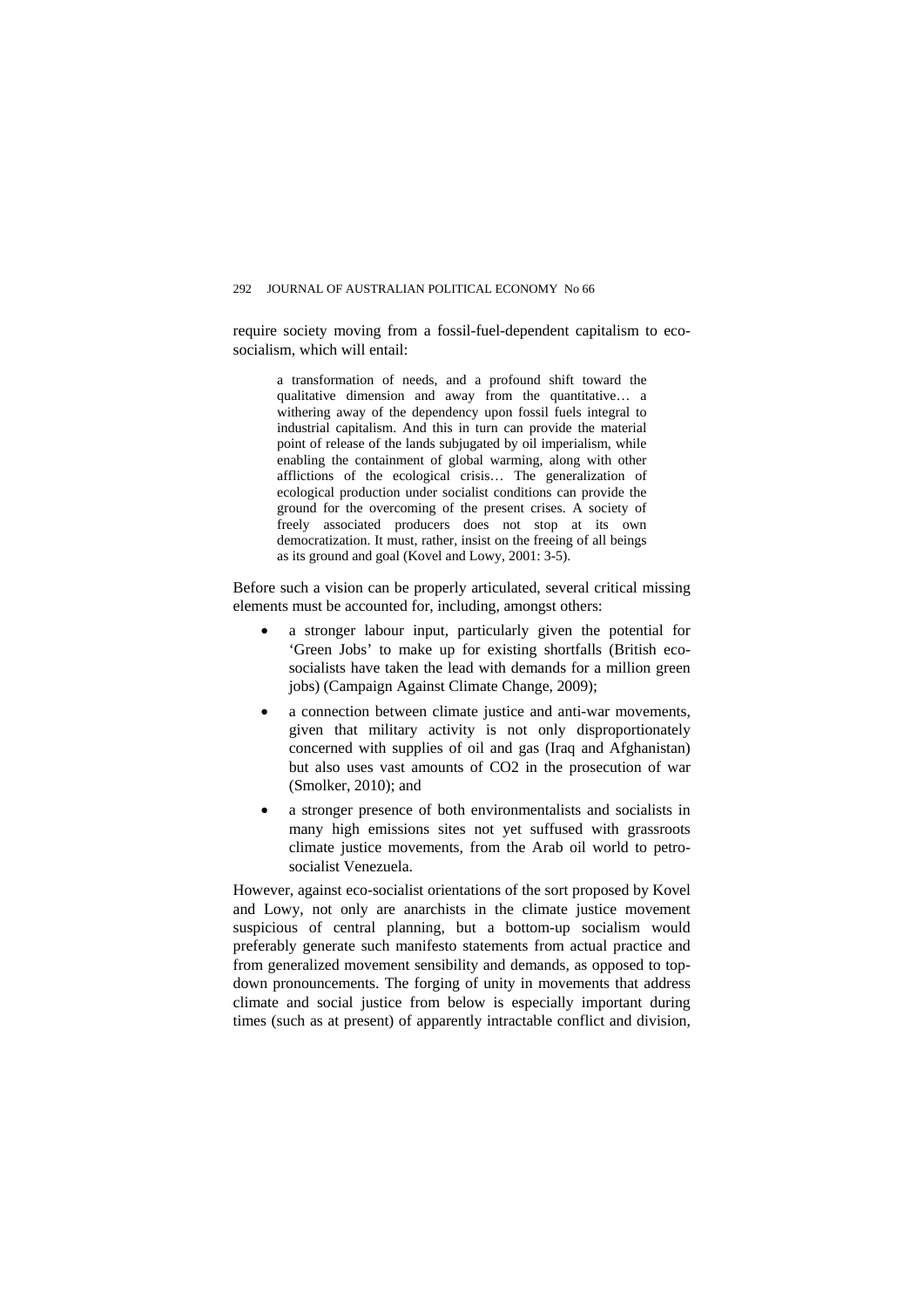which may even disrupt and distract the immediate future of climate justice politics.

### **Climate Controversies and Wedge Issues**

There are at least five ideological positions that have variously sought to claim climate justice but that are not oriented (first and foremost) to movement-building:

- a Rawlsian 'Greenhouse Development Rights' technical calculation of per capita GHG emissions (by the NGO Ecoequity, with echoes in 'Contraction & Convergence' expansions/reductions and GHG 'budget-sharing') which aims to distribute the 'right to pollute' (and then let underpolluters sell their surplus rights via some form of carbon trading) (Athanasiou and Baer 2010);
- an emphasis on South-North justice primarily within interstate diplomatic negotiations over climate, as advanced especially by the South Centre and Third World Network, as well as the Bolivian government albeit with an awareness that the April 2010 Cochabamba meeting made demands on world elites far beyond their willingness to concede (Tandon 2009);
- an orientation to the semi-periphery's right/need to industrialise, via the United Nations Department of Economic and Social Affairs (DESA) (Jomo K.S. 2010);
- the use of climate justice rhetoric by former UN Human Rights Commission director and Irish president Mary Robinson (2010), whose agenda for a new Dublin foundation appears solely situated within the 'elite' circuitry of global governance and international NGOs, in which 'climate justice links human rights and development to achieve a human-centered approach, safeguarding the rights of the most vulnerable and sharing the burdens and benefits of climate change and its resolution equitably and fairly'; and
- attempts to incorporate within climate justice politics a commitment to carbon markets, especially through the Reducing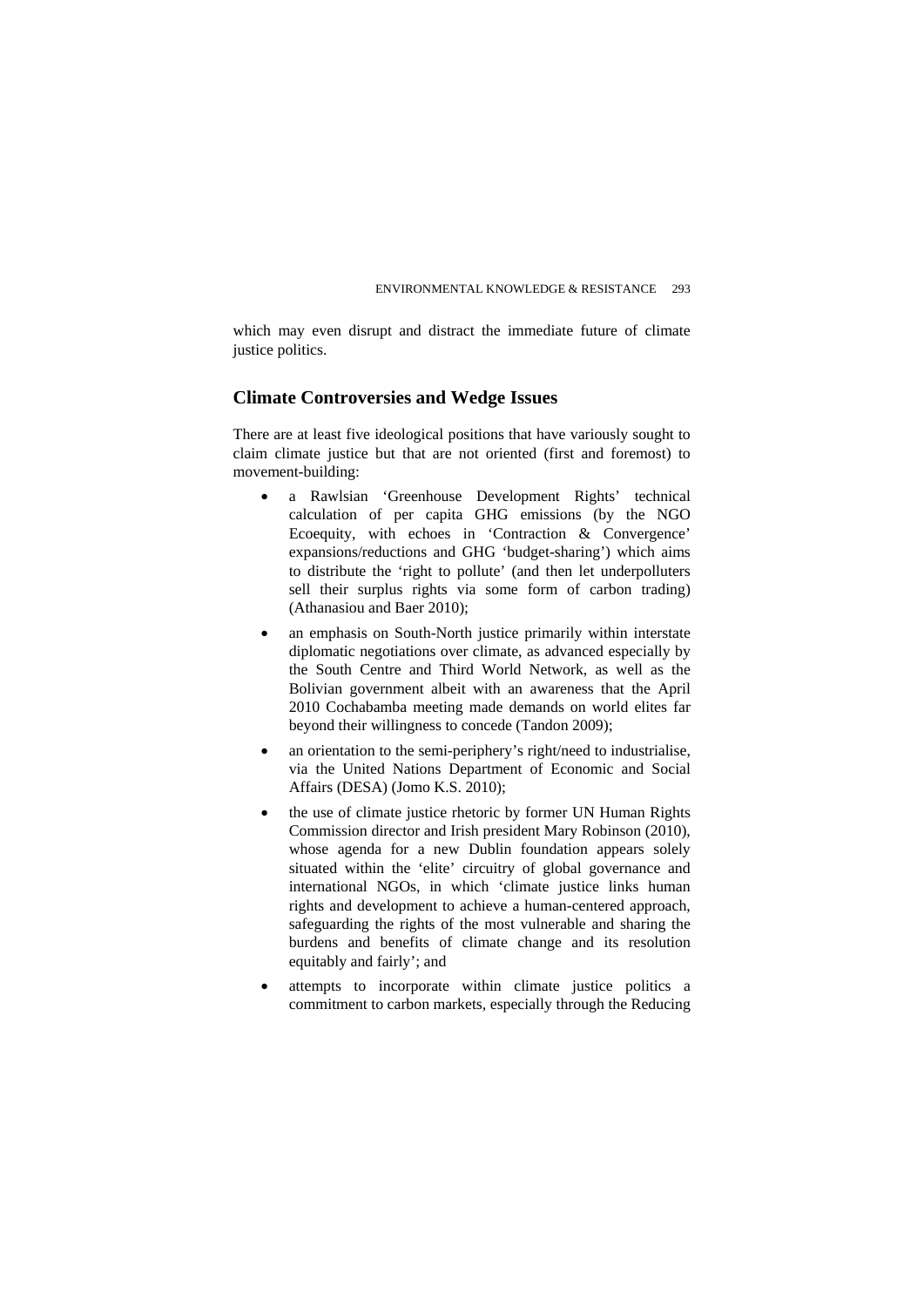#### 294 JOURNAL OF AUSTRALIAN POLITICAL ECONOMY No 66

Emissions from Deforestation and Degradation (REDD) projects (Spash 2010).

It may be premature to judge, but these latter strands, drawing upon varying degrees of technicist-redistributionist, Third Worldist, Keynesian, or global-elitist experiences and aspirations, do not hold out much opportunity for success. There is a simple reason: the adverse balance of forces at the world scale. Most of these latter five climate justice projects' ambitions play out at elite levels, primarily within UN negotiations. The problem for elite-level strategies is that the last time a sense of global-state coherence was achieved in addressing a world-scale problem was when the 1996 Montreal Protocol on chlorofluorocarbons (CFCs) banned emissions outright, in order to prevent growth of the hole in the ozone layer. Just such an agreement is required today (Jomo K.S. 2010). But since then, there has been no progress on any other substantive top-down front, in part because of the decline of global social democrats (of the Willy Brandt type) and rise of neoliberals (1980s-90s) and then neoconservatives (2000s), and sometimes – as in the case of World Bank president Robert Zoellick, considered in detail below – their even more dangerous fusion. Hence we can label the current era as one of global-state failure, simultaneous with an historic failure of the financial markets that at one point eco-neoliberal technicists had relied upon, through carbon trading, to solve the climate crisis.

Nevertheless, for some eco-neoliberal specialists who carry out climate or development advocacy mainly within multilateral institutions or from international NGOs, especially in New York, Washington, London and Geneva, commitments to top-down approaches are held with an almost religious fervor. To recall an analogy once evoked by George and Sabelli (1994), supranational, non-democratic, elite institutions have 'doctrine, a rigidly structured hierarchy preaching and imposing this doctrine and a quasi-religious mode of self-justification.' Unsurprisingly, the aforementioned five approaches to climate justice are at times advanced directly at odds with grassroots forces which tired of the futility of global-scale reform.

In February 2010, for example, a controversy broke out in civil society regarding one civil society group whose initial desire for a negotiating stance in Geneva included a petition with several controversial positions: promotion of the Kyoto Protocol (due to its common but differentiated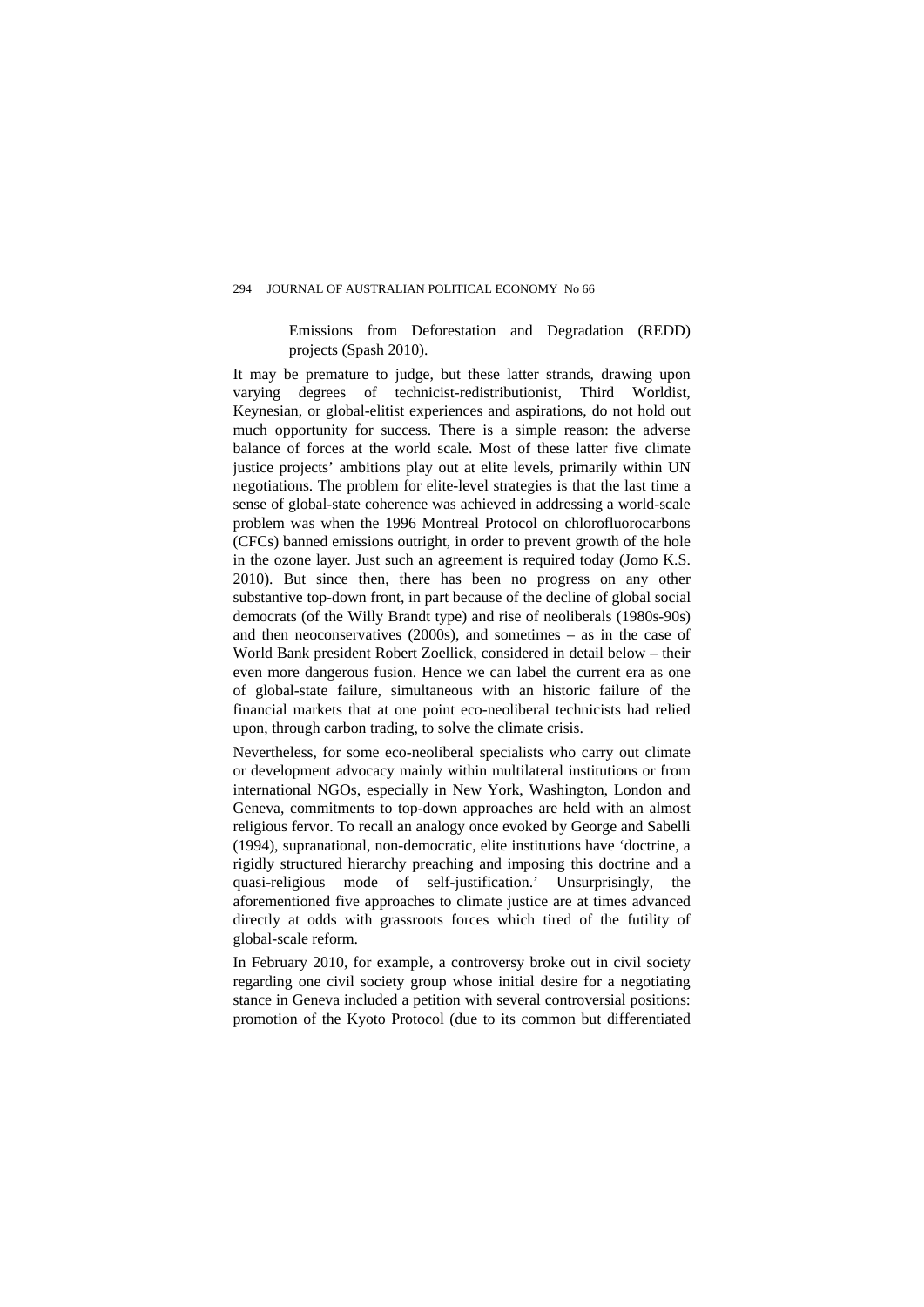responsibilities position) notwithstanding the treaty's very weak emissions cuts; a 2 degree (not 1 degree) centigrade temperature rise (considered unacceptable within the climate justice movement); and an implicit endorsement of offsets and other private sector financing arrangements in spite of the failures of private offset arrangements and the broader emissions market. The petition was changed after an uproar within the Climate Justice Now! network.

By April 2010, the demands of climate justice activists had strengthened. The Cochabamba conference adopted several that were anathema to mainstream climate politics, and the Bolivian government struggled to put these into official United Nations texts:

- 50 percent reduction of greenhouse gas emissions by 2017
- Stabilising temperature rises to 1C and 300 Parts Per Million
- Acknowledging the climate debt owed by developed countries
- Full respect for Human Rights and the inherent rights of indigenous people
- Universal declaration of rights of Mother Earth to ensure harmony with nature
- Establishment of an International Court of Climate Justice
- Rejection of carbon markets and commodification of nature and forests through the REDD programme
- Promotion of measures that change the consumption patterns of developed countries
- End of intellectual property rights for technologies useful for mitigating climate change
- Payment of 6 percent of developed countries' GDP to addressing climate change (Solon 2010).

REDD proved amongst the most important wedge issues within the climate justice community, for late in 2010, sharp controversies emerged over forest preservation, as major US environmental foundations attempted to resurrect market strategies. The seeds of the controversy were sown in late 2009 and in the aftermath of Copenhagen. Several USbased, pro-REDD funders - ClimateWorks, David and Lucile Packard, Ford and Gordon and Betty Moore - came together under the auspices of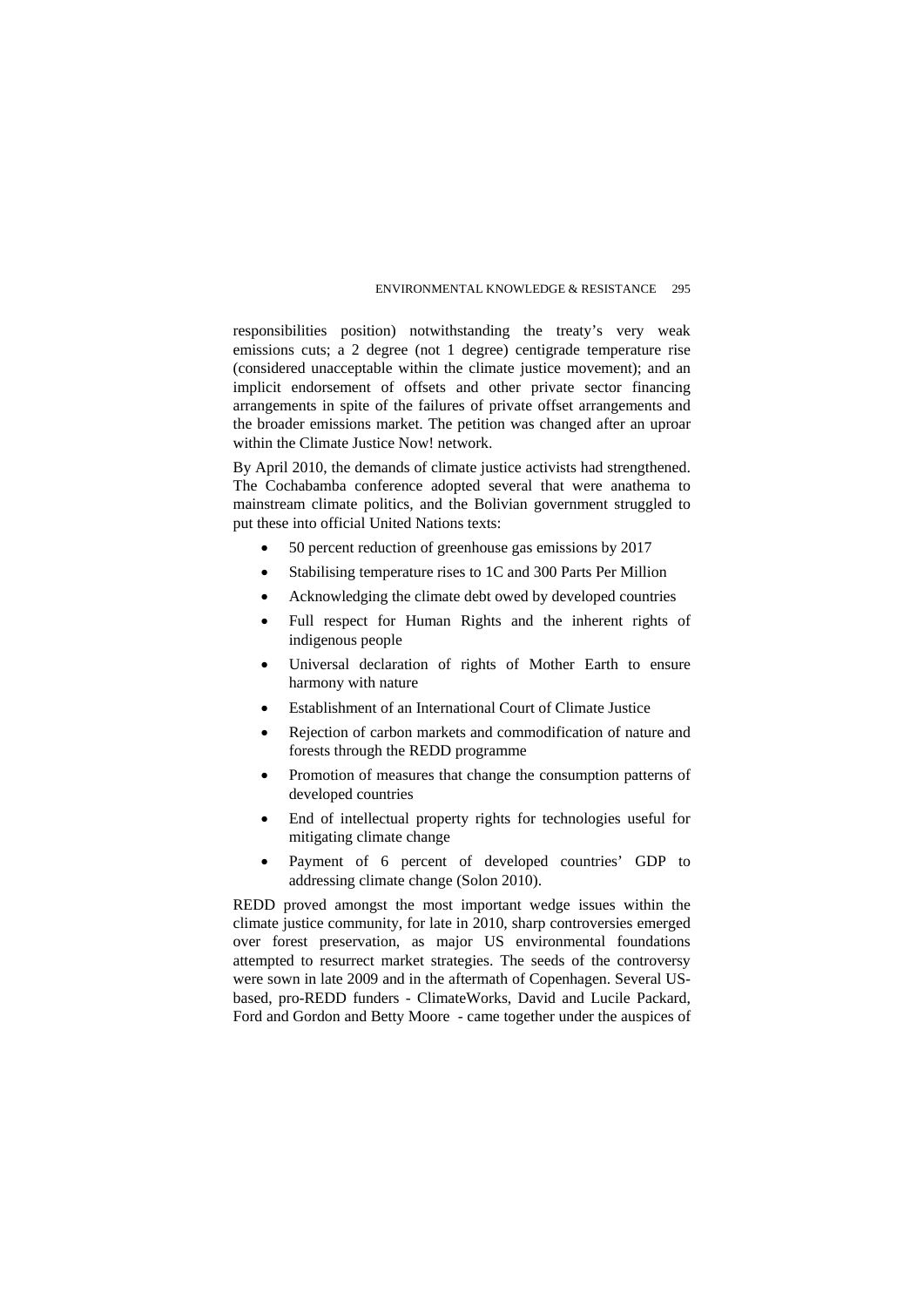the US based Meridian Institute, a mediator-oriented think-tank that periodically assembles 'government officials, business leaders, scientists, foundation executives, and representatives of nongovernmental organizations' to 'facilitate internal consensus'. These foundations committed to begin making grants in support of REDD projects under an umbrella group called the Climate and Land Use Alliance (CLUA) in early 2010. Other climate justice groups, including the San Franciscobased International Forum on Globalization, also sought a 'consensus' position, but one that excluded the Indigenous Environmental Network, which maintained a strong critique of carbon markets.

Meridian's corporatist approach had been tried before. In late 2006 and early 2007 Meridian was the sole facilitating and mediating institution behind the creation of the US Climate Action Partnership. The Partnership assembled well over \$200 million to support efforts by promarket environmental organizations and major corporations to advocate for market-based solutions within US climate change legislation (such as the 2009 bill proposed by Henry Waxman and Bill Markey), which subsequently failed to find traction in the Senate in 2010. No US national climate legislation is anticipated until at least 2013, in view of the election of numerous climate-denialist Members of Congress and Senators in November 2010.

The CLUA sphere of influence is not confined to the US. By June 2010 CLUA members, heads of state, influential ministers and representatives from 55 countries convened in Norway for the Oslo Climate and Forest Conference. The conference aimed to endorse and launch the post-Kyoto REDD effort, dubbed the 'Interim REDD+ Partnerships'. By the meeting's end, with the largest contribution from the Norwegian government, some \$4 billion was committed to support developing country involvement in REDD. Yet some argue that CLUA foundations and key actors that control the Interim REDD+ Partnerships process utilize a kind of divide-and-rule strategy. According to some sources, organizations that support and do not question any aspects of proto-REDD projects are lavished with funds; while those that have question REDD projects have been marginalized from even participating in many key of meetings on the matter. In a September 2010 letter, 34 nongovernmental organizations from 20 countries issued a complaint to the co-chairs of the Interim REDD+ Partnership: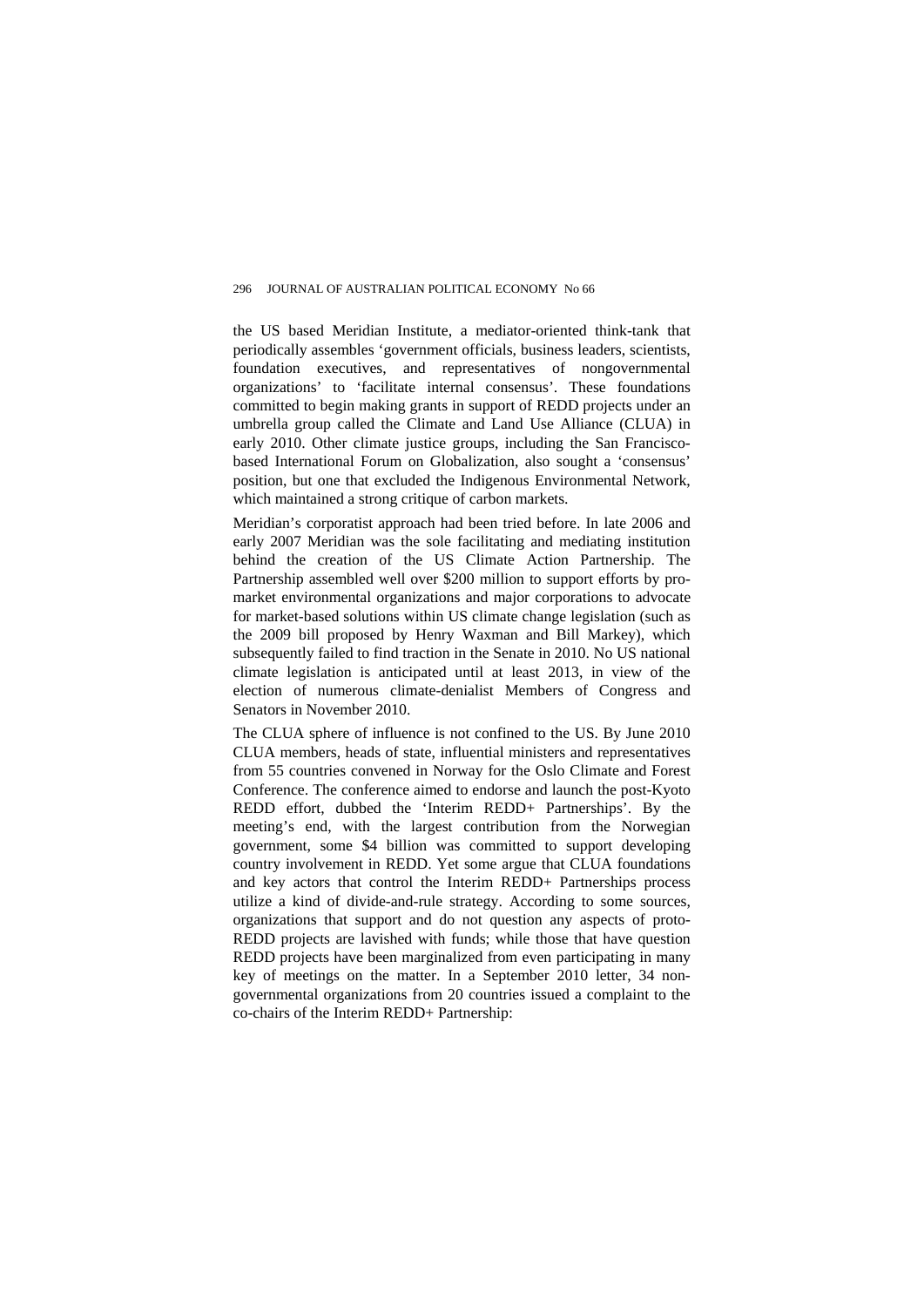The modalities proposed so far by the Partnership do not satisfy the minimum requirements for effective participation and consultation, and therefore we urge that the workplan include a process to develop concrete and effective procedures to ensure proper participation and input to the Partnership initiatives. Simply using a mailing list that has been put together randomly, including organisations that are not working on REDD and excluding key actors, notably indigenous peoples organisations, is not an acceptable way to pretend that stakeholders are engaged in an effective and fair manner.

In the US, tensions between the climate justice approach and the group of NGOs comprising the Climate Action Network and 1 Sky continue, over whether legislative lobbying, social marketing and top-down coordination of consciousness-raising activities without further strategic substance (e.g. TckTckTck in 2009) are more appropriate advocacy methodologies than bottom-up linkage of organic climate activism. In a letter to 1 Sky in October 2010, a coalition self-described as 'grassroots and allied organizations representing racial justice, indigenous rights, economic justice, immigrant rights, youth organizing and environmental justice communities' criticized the vast expenditures on congressional lobbying, at the expense of movement building:

A decade of advocacy work, however well intentioned, migrated towards false solutions that hurt communities and compromised on key issues such as carbon markets and giveaways to polluters. These compromises sold out poor communities in exchange for weak targets and more smokestacks that actually prevent us from getting anywhere close to what the science – and common sense – tells us is required (Movement Generation *et al*, 2010:2).

These struggles are not limited to seemingly rival grassroots social movements and mainstream organizations. Funders too, are also divided on which constituencies to support and at what levels; and variously divide and gather those same constituencies. While most foundations support the pro-market, corporatist CLUA effort described above, in September 2010 the Climate Equity Working Group of the Funders Network on Trade and Globalization committed to supporting 'fossil-fuel infrastructure resistance struggles and more broadly building the power of grassroots movements.'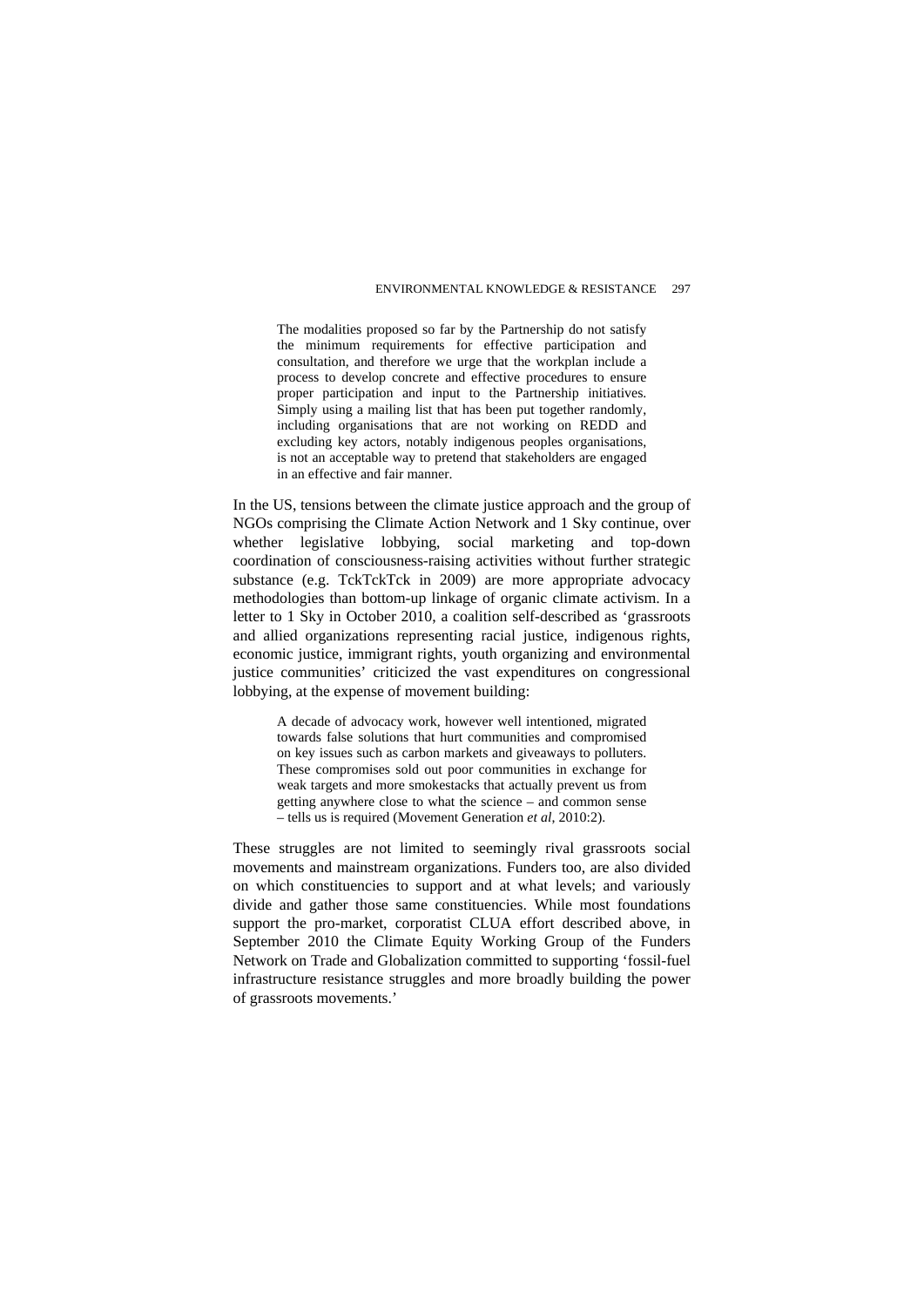Contrast this with the revelation at the 2009 US Environmental Grantmakers Association meeting in Alaska, that less than 2% of all recorded funds from US private foundations were spent on addressing unfolding climate change in Africa — where many researchers concur that the adverse effects of climate change will be most severe.<sup>[1](#page-12-0)</sup> Accordingly the battle for justice-based climate policy is as much a derivative of movement and organizational dynamics and struggles, as it is subject to passing whims, fads and frenzies of private foundation capital.

Such strategic controversies and divergent funding strategies are logical to expect at a time huge, intractable pressures are mounting. North-South and environment-development tensions are often extreme. Neoliberal financial forces continue to dominate the mainstream elite framework. And climate justice movements across the world have not solidified a coherent set of tactics, much less strategy, principles, ideology and foundational philosophy. This is not the space to explore that shortcoming, but suffice to say that the wedge between most of the movement-oriented climate justice activities and those from the five other climate justice approaches noted above, as well as with CAN, could continue to grow, in part because use of carbon markets is one of the core differences between climate justice and mainstream strategies.

## **Failure of the Elite Model**

One reason for ongoing tension, as made clear by global climate negotiations since Bali in 2007, is that NGO investment of enormous lobbying efforts into elite processes is not effective. This is not merely a problem in the climate talks, for a scan of global governance reform efforts reminds us of consistent failure. The World Bank and International Monetary Fund (IMF) Annual Meetings were sites of merely trivial reforms (for example, subimperial countries' voting power rising a bit in 2010, with most of Africa's and other poor countries' voting shares stagnating or actually falling). The reformers' inability to

<span id="page-12-0"></span> $\overline{a}$ 1 A staffer from the Consultative Group on Biological Diversity, the 'premier professional association of foundation executives and trustees who make environmental grants' revealed this in the Association's meeting.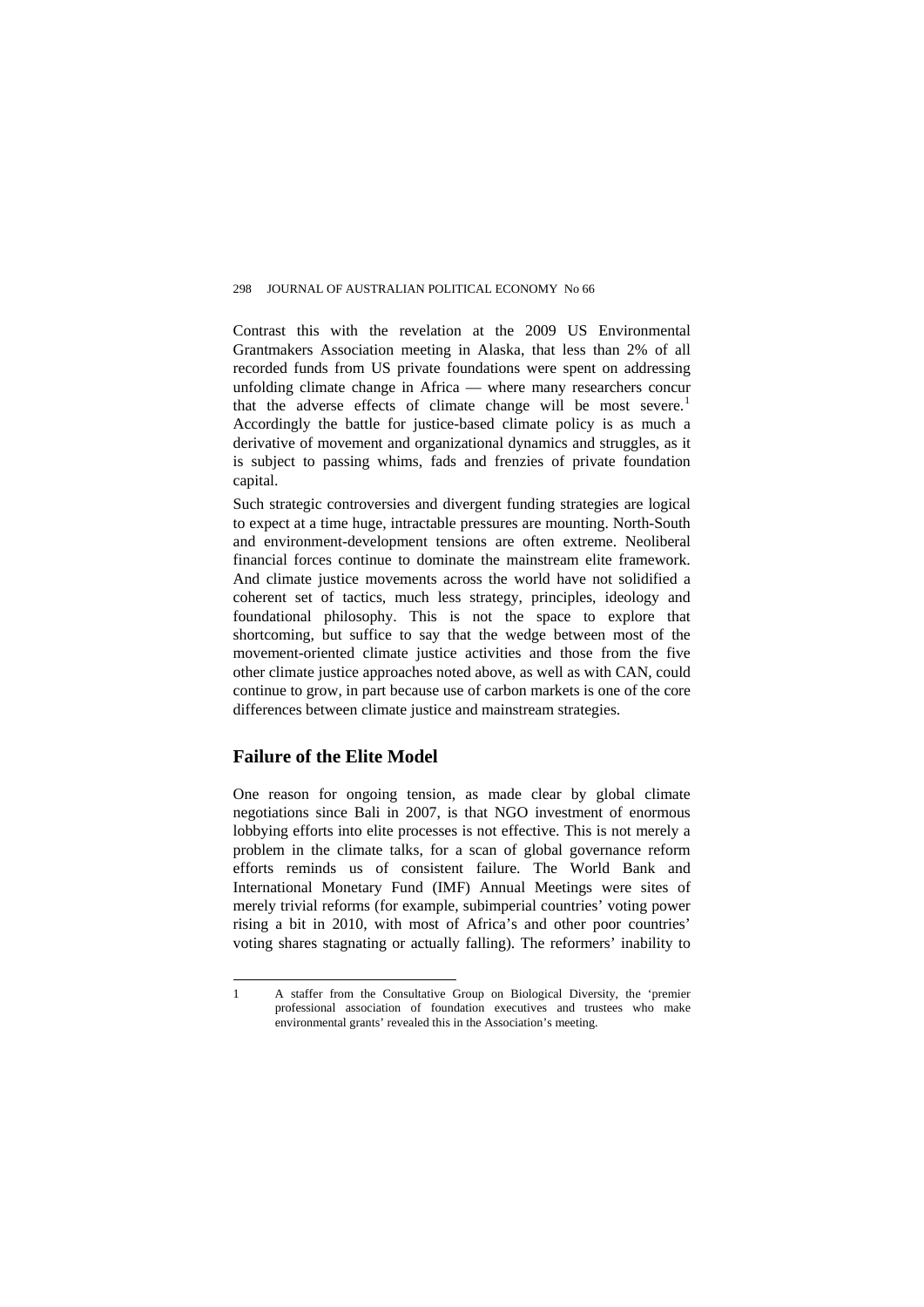budge the Bretton Woods ideological *status quo* was demonstrated when even a mild-mannered 'Post-Washington Consensus' gambit was introduced in early 1998, but within twenty months, its champion, Bank chief economist Joseph Stiglitz, was fired. Similarly, the UN Millennium Development Goals launched in 2000 proved illusory especially for Africa, in no small part because the World Trade Organisation (WTO) and Bretton Woods Institutions were crucial intermediaries for MDG delivery. The WTO itself went into apparently terminal decline after the 1999 Seattle summit meltdown, the overhyped 2001 'Doha Agenda' and the failed Cancun summit of 2003 – with no subsequent progress to report.

On the global currency and credit fronts, in addition to failed World Bank and IMF reform (Goldman 2005, 2007), none of the five main processes designed to shore up a cracking international financial architecture mustered the clout required to control footloose financiers: the Monterrey Financing for Development summit in 2002; various Basel Bank for International Settlements risk and capital re-ratings during the late 2000s; the G20 global financial reregulation talkshops of 2008-09; Stiglitz's 2008-09 United Nations commission on reform; and French-German advocacy of an international financial transactions tax (George 2009, 2010, 2011). Such reregulation can only be built in a sturdy way based upon state power over finance in national settings, but the two leading national capitals for world banking – Washington and London – were run by Democratic Party and New Labour Party deregulators during the periods of greatest financial industry vulnerability. As a result, there was only insubstantial regulation, as witnessed by the rapid return to superprofits and bonuses at Goldman Sachs and the other too-big-to-fail financial institutions from 2009. Indeed, as Europe's national elites have shown – from Iceland to Greece to France to Britain to Ireland to Portugal in 2009-10 – there is still excessive banking power and a tendency to impose austerity policies on a citizenry that in each of these settings, has begun to wake from a slumber to again explore the practice of class and social movement politics.

With climate change bound to generate more warring of the Darfur type. *i.e.*, the kind where climate strained and stressed natural resource problems cyclically exacerbate conflict, it is especially disturbing that global governance is also failing on the security front, with renewed wars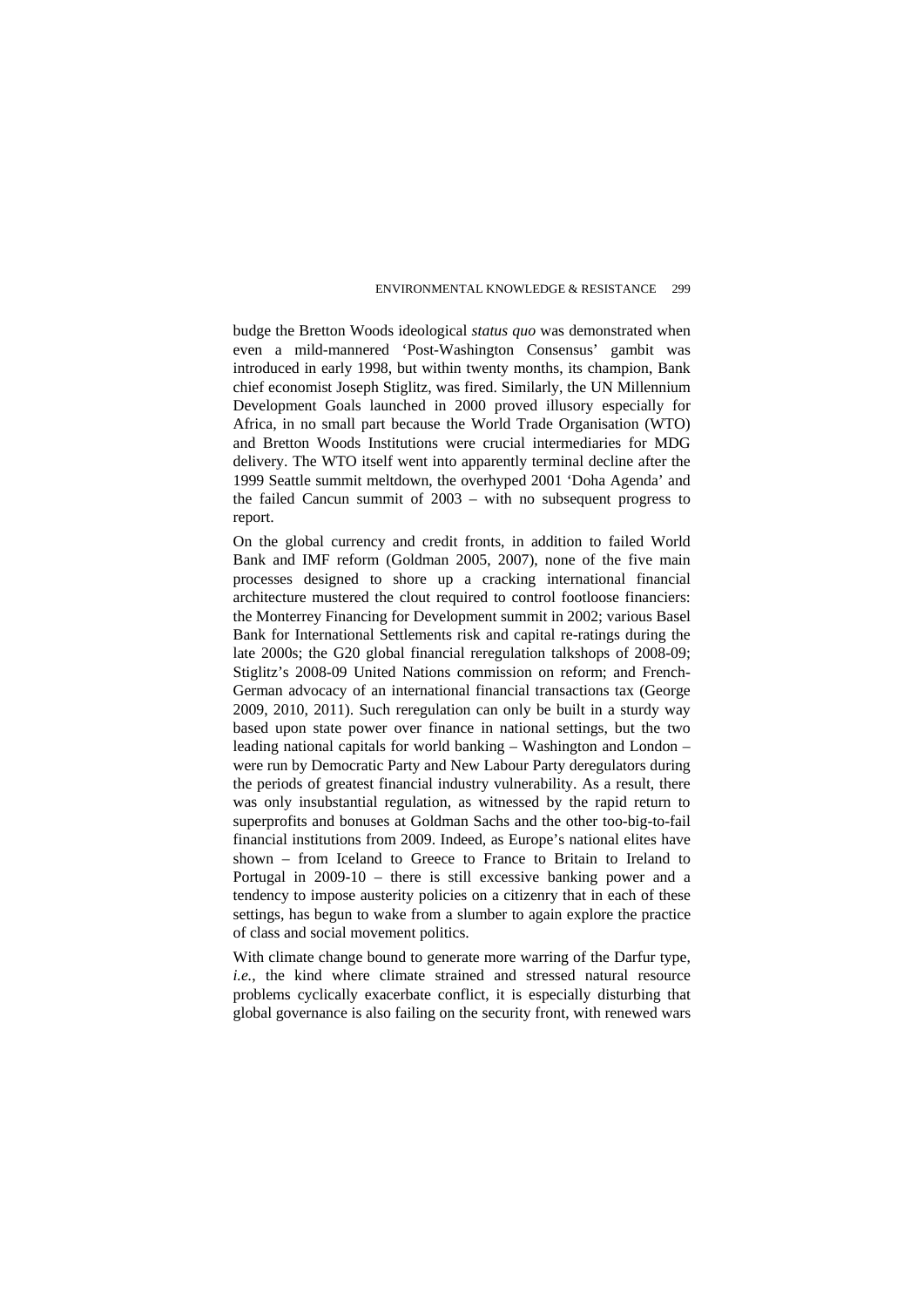in Central Asia and the Middle East starting in October 2001 meant to last, as former US vice president Dick Cheney confessed, apparently forever. German, Japanese, Indian, Brazilian and African attempts to widen the UN Security Council failed decisively in 2005. Meanwhile North-South 'global apartheid' wealth gaps grew even more extreme, especially when G8 aid promises were broken; African countries hopes had been raised by the Gleneagles Summit of 2005, but then dashed when neither aid transfers nor debt relief were carried out with a genuine sense of shifting economic power.

Finally, the most decisive blow to the idea of global governance was the failure of the 1997 Kyoto Protocol, as demonstrated by the 2009 Copenhagen Accord. The international carbon market was founded when, then US vice-president Al Gore in 1997 at Kyoto effectively misled other global climate managers into thinking Washington would sign the Protocol if US firms were given permission to keep polluting at planet-threatening rates, through offsetting their emissions with trades and Clean Development Mechanism investments (Lohmann 2006, Spash 2010). Zoellick's World Bank still strongly promotes carbon markets, even though they contain so much corruption, speculation and incompetence that the carbon price crashed from a high of  $\epsilon$ 3/tonne in mid-2008 to €13 after the Copenhagen Summit, and on two European markets all the way down to  $\in$ 1.50 after yet more fraud scandals in March 2010 (Dorsey and Whitington 2010).

Continued volatility on various international financial fronts is especially worrisome for those championing carbon market approaches. Indeed, as shown by the recent financial meltdown's ongoing contagion into the European Union, there is not only a global-state regulatory failure in financial markets but an extraordinary hubris still evident, insofar as Goldman Sachs and many other institutions harbour ambitions that a global carbon market can address climate change. In the early part of the  $21<sup>st</sup>$  century, eco-neoliberals explained that the Emissions Trading Scheme's repeated crashes, fraud and irrational features were because it was an 'immature' market. However, as carbon markets mature they are increasingly characterised by crime, corruption, institutional malfeasance and incompetence. These problems increasingly appear to be systemic. Since the conclusion of the first phase of the world's largest formal carbon market (the EU-ETS) in 2007, carbon market crime has cost the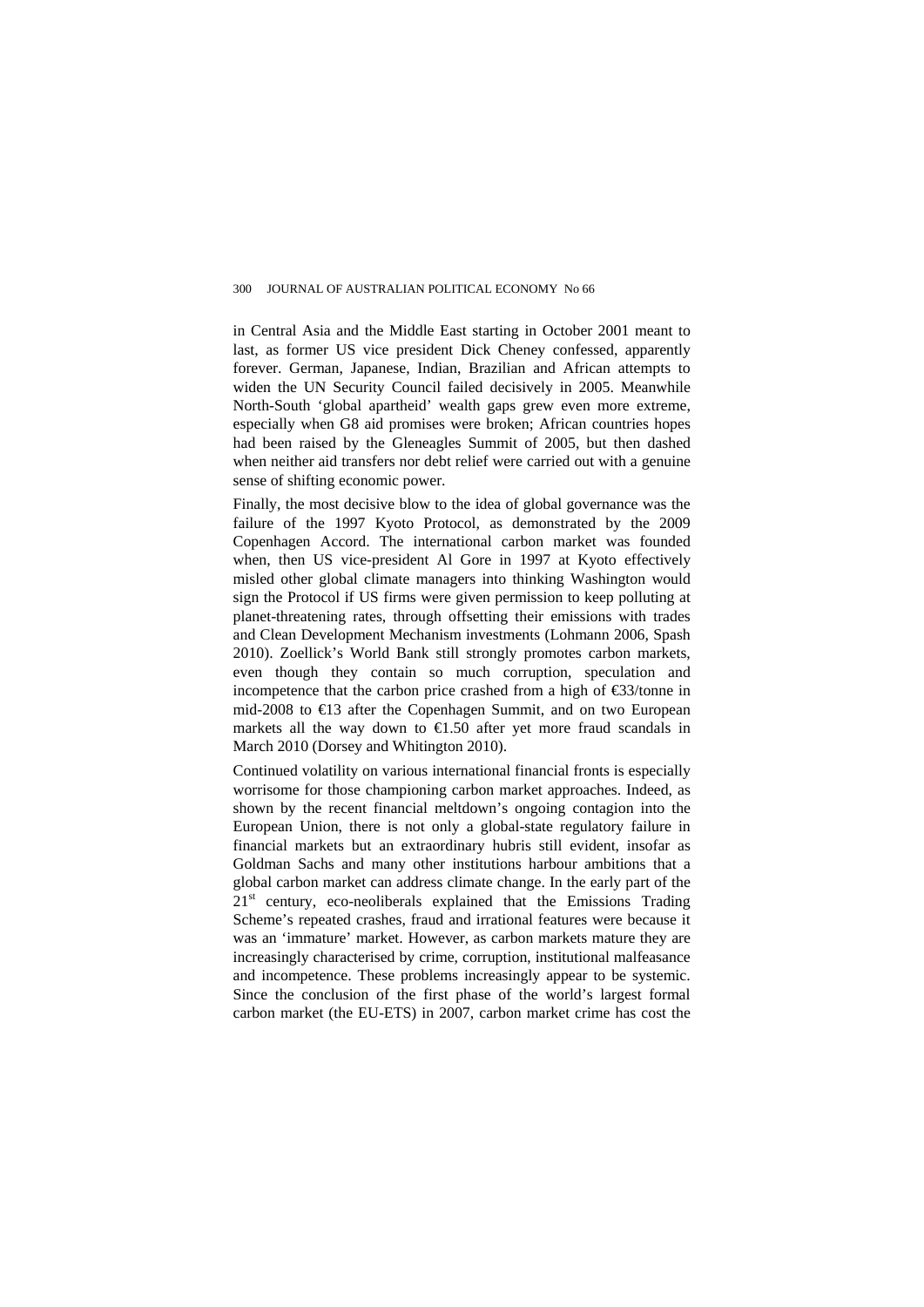market no less than  $\epsilon$ 5 billion. Since the last quarter of 2009, analysis from the Climate Justice Research Project at Dartmouth College reveals that nearly 90% of publicly-known incidences of fraud took place during the 'mature market' stage after the end of phase one. Contrary to theoretical predictions and official proclamations, as the formal carbon market matures, without proper oversight, criminal activity, corruption and ethical malfeasance are on the rise (Dorsey and Whitington, 2010).

These examples add up to a devastating conclusion: that the contemporary global elite cannot properly diagnose the extreme economic (trade/finance/migration), geopolitical, environmental and legitimacy crises that afflict the world, much less mobilize the political will and capital needed to fix the problems (Bond 2009). Efforts by the five teams of insider elite strategists, no matter their claim of climate justice sensibilities or how talented they package the advocacy, will in this context inevitably bump up against a low ceiling, at least for the foreseeable future. At its most dangerous, elite jockeying in the realm of climate policy making runs the risk of marginalizing social movements, curtailing proverbial direct democracy and undermining social and political moves toward energy sovereignty. Increasingly the harms of broken carbon markets, off-set scheme frauds, *inter alia*, are socialized across and over tax-payers, while the benefits are privatized to a shrinking set of would-be climate-catastrophe profiteers.

So it is to the more direct ways in which climate justice activism confronts its targets that we turn for inspiration. While the international climate justice movement rose rapidly and has a lifespan only as long as its activists stay focused, nevertheless it combines a variety of politicaleconomic and political-ecological theories, scale politics, and singleissue constituencies (Ziser and Sze 2007, Dawson 2009). The extreme challenge of mobilizing on an issue that in temporal and spatial terms is of great distance from the most implicated constituencies – the corporations, governments and citizens of Northern industrial countries – suggests the need for common targets, narratives, strategies, tactics and alliances. To this end, an example of a campaign that gained more from losing than it would have from winning is the effort in early 2010 to prevent the World Bank's largest-ever project loan to the world's fourthlargest coal-fired power plant, at Medupi. (Had the campaign against the World Bank won, the project would still have gone ahead with private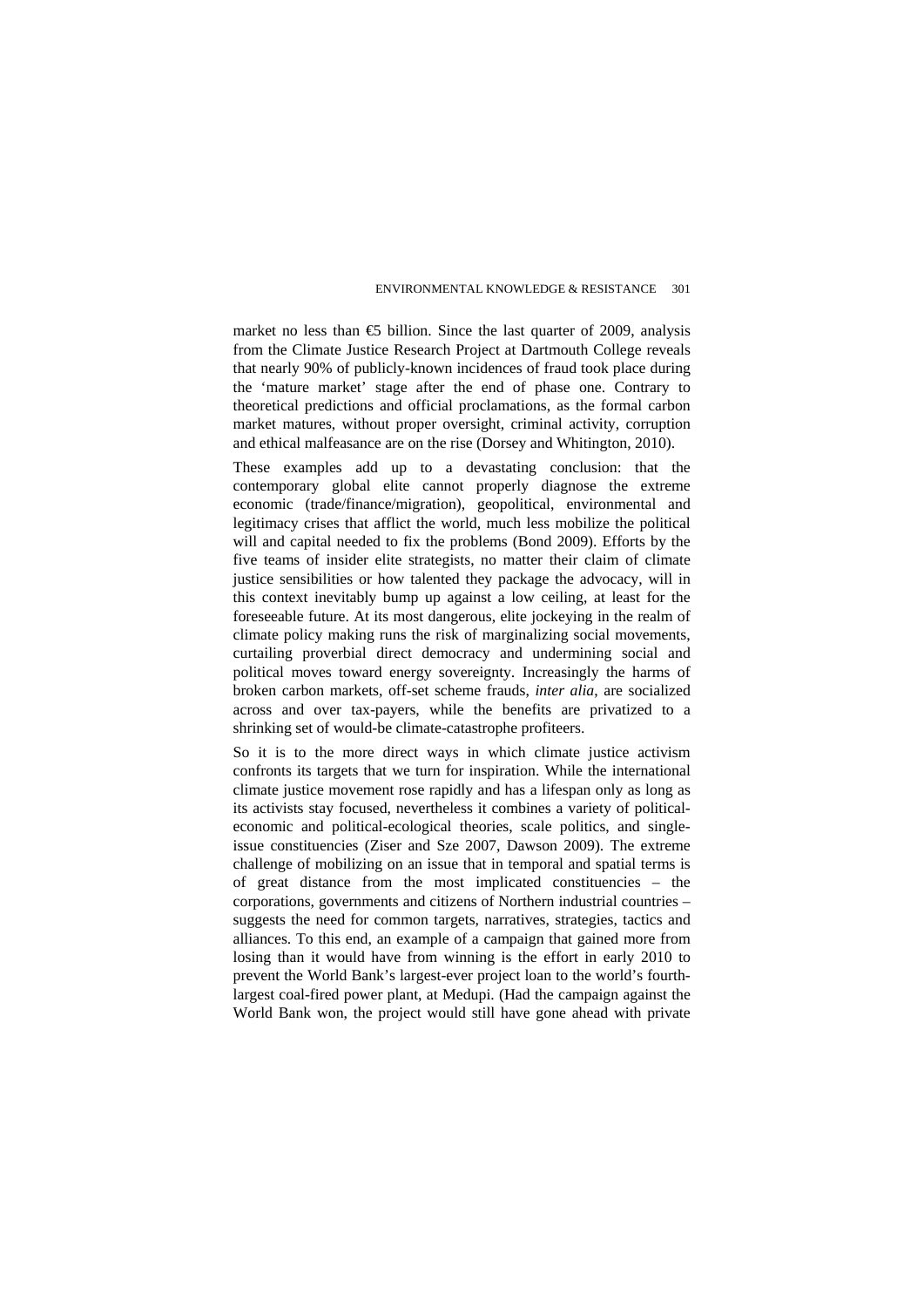financing.) The death of a campaign in South Africa in 2010 suggests potential areas for building climate justice politics in years to come, especially against the single major financier of fossil fuel across the globe, the World Bank.

## **Defeat of a South African Climate Justice Campaign**

We learn a great deal about the climate justice terrain by examining a crucial campaign – unsuccessful in the short term – which entailed fighting the World Bank's fast-growing coal portfolio. On April 8 2010, after nearly two months of strenuous lobbying against more fossil fuel credits, the Bank Board approved a \$3.75 billion loan to the South African electricity utility Eskom. It's main purpose (for which \$3.1 billion was allocated) is to build a power station that will pump 25-30 megatonnes of CO2 into the atmosphere annually, more than the output of 115 countries. Paying for Medupi will require a 127% real price increase from 2007-12 for South African household electricity consumers (to nearly \$0.15/kiloWatt hour).

The loan was a last-minute request, as the 2008-09 global financial turmoil dried up Eskom's potential private sector financing. As a result, it was only in December 2009 that South African civil society activated local and global networks against the loan, starting with a groundWork/Earthlife briefing document in December 2009. Within three months, more than 200 organisations across the world had endorsed a critique of the loan (see [http://www.earthlife.org.za/?p=858\)](http://www.earthlife.org.za/?p=858). South Durban activists launched the local public campaign on February 16 2010 with a spirited protest at Eskom's main local branch. South Durban was an epicentre of protest against fossil fuels, given that it hosted the largest and least responsible petro-chemical firms south of the Niger Delta. With electricity prices soaring, many more residents in South Durban were being disconnected. They often reconnect illegally and as Eskom and the municipality clamped down, the result was more social strife, in a country with what is probably the world's highest rate of community protest *(<http://www.ukzn.ac.za/ccs/default.asp?2,27,3,1858>)*. To establish a campaign against an obscure World Bank loan so quickly, with the purpose of generating a profound crisis of confidence at the World Bank and in Pretoria, required clarity of message, an explicit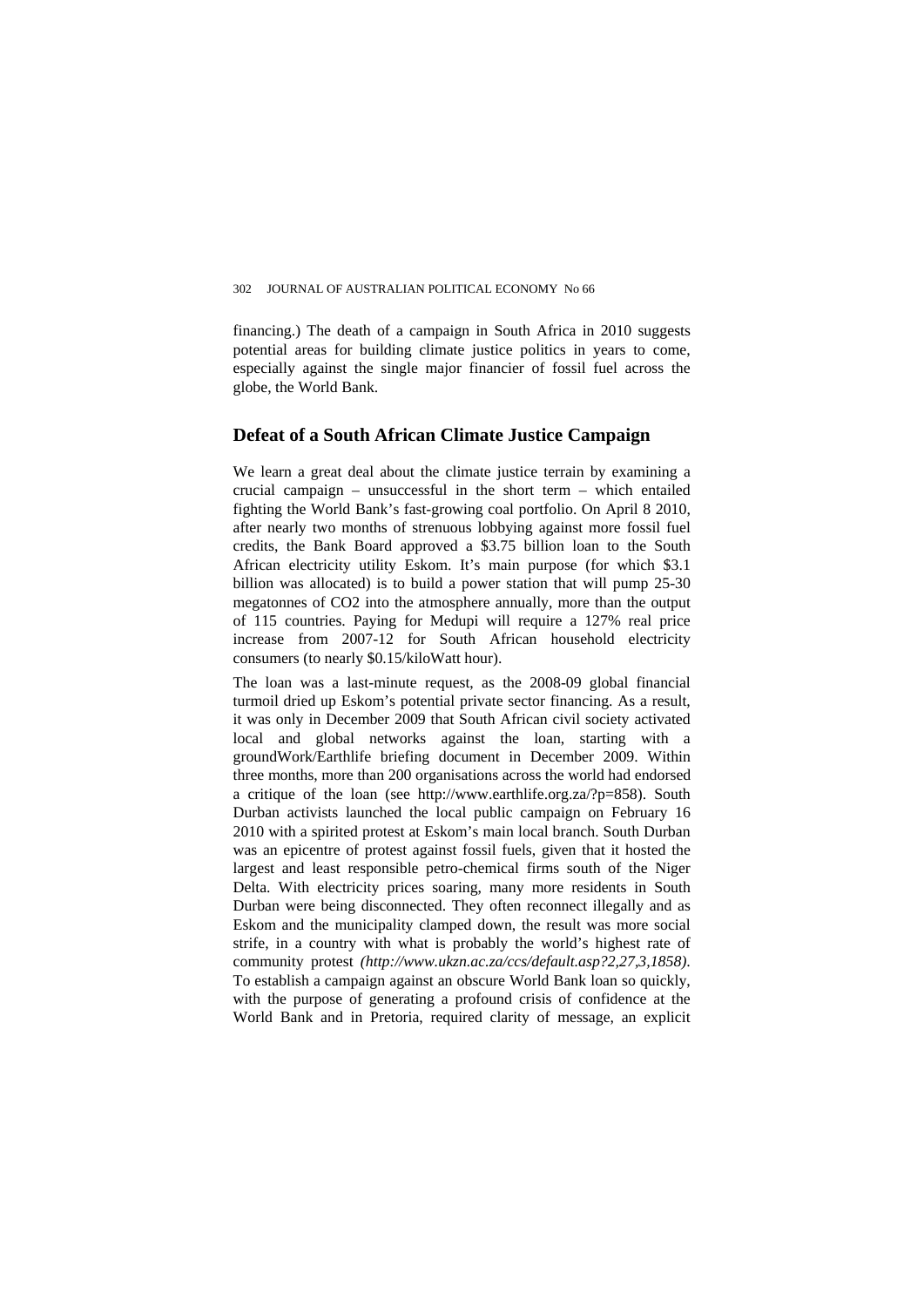demand ('stop Medupi financing') and a variety of issue-linkages to pull various constituencies into a coalition.

As always, the question is who wins and who loses? First, the source areas of the coal for Medupi are highly contaminated by mercury and acid-mine drainage, with air, land, vegetables, animals and people's health at much greater risk. Forty new coal mines in impoverished areas of Limpopo and Mpumalanga provinces will be opened to provide inputs to Medupi and its successor, Kusile. This will create a few coal sector jobs (hence receiving endorsement from the National Union of Mineworkers), but a great many jobs in agriculture and tourism will be lost as a result of the invasive mining activity and downstream degradation. Medupi itself will be built in a water-scarce area where communities are already confronting extreme mining pollution and, even though an air-cooled model (Africa's first) was chosen, the cost of supplying an additional water-cooling supply amounted to hundreds of millions of dollars, given the long transport and pumping costs.

Once the coal is burned and electricity generated, the winners and losers become even more divergent. Medupi's main beneficiaries will be the world's largest metals and mining corporations, especially BHP Billiton (Melbourne based) and various Anglo American subsidiaries (most reporting to London), which already receive the world's cheapest electricity thanks to multi-decade deals. Anger soon grew about the huge discounts made when secret, forty-year 'Special Pricing Agreements' were offered by Eskom during late apartheid, when the firm had a third too much excess capacity due to the long South African economic decline. These agreements were finally leaked in March 2010 and disclosed that BHP Billition and Anglo were receiving the world's cheapest electricity, at less than \$0.02/kWh (whereas the overall corporate price was around \$0.05/kWh, still the world's cheapest, and the consumer price was around \$0.10/kWh). In early April, just before the Bank decision, Eskom announced that a small modification was made to BHP Billiton's contract price but it was reportedly to the firm's 'advantage'. Finally, however, the Australian based mining house was sufficiently intimidated by the glare of publicity that in October 2010 Deutsche Bank mining analysts predicted BHP would dispose of Richards Bay assets. According to *Business Day* (2010) 'The reason for selling the aluminium smelters would be the scrutiny under which BHP's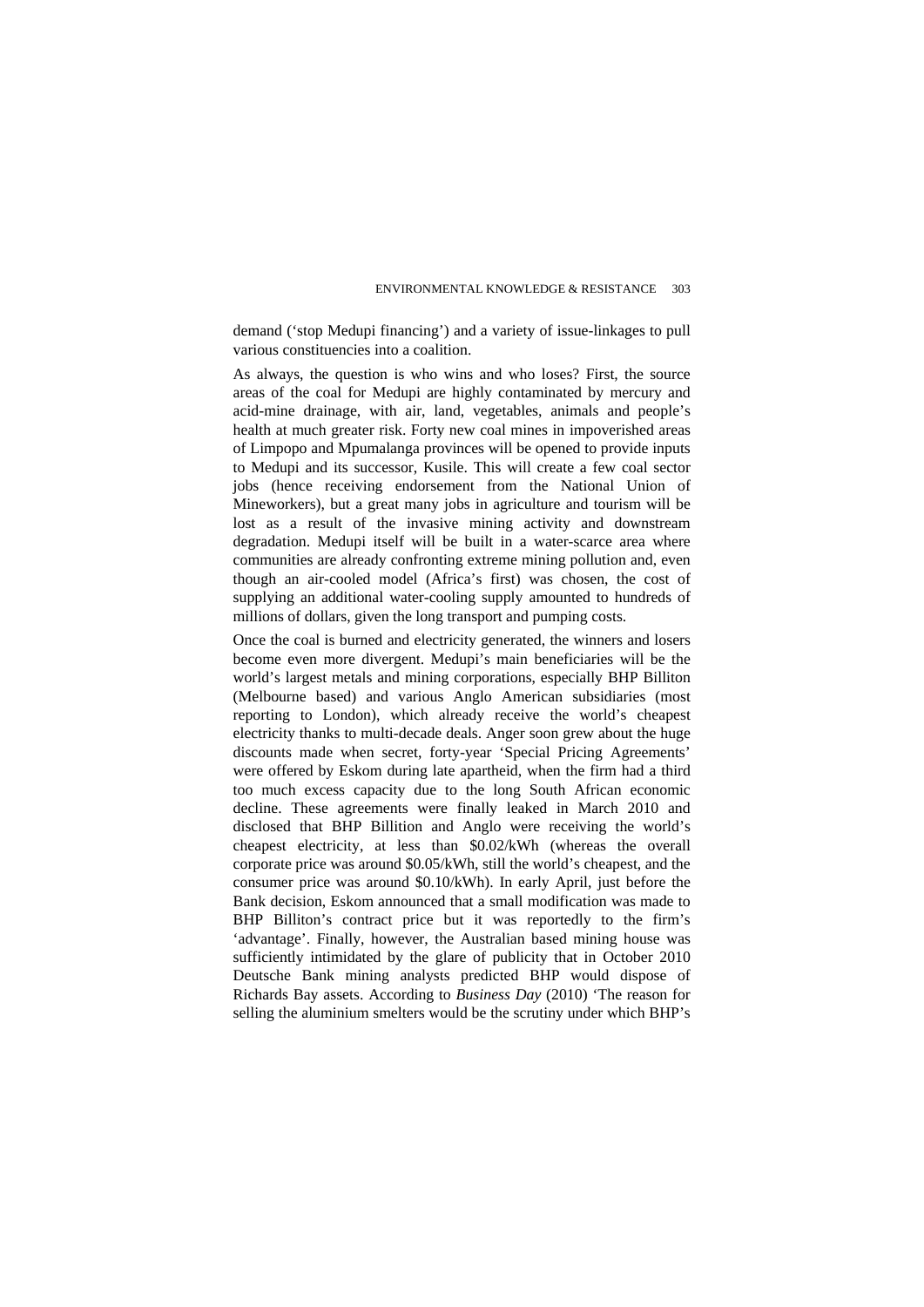electricity contracts have come amid demands for resource companies to use less power.'

An additional problem with BHP and Anglo as beneficiaries is the outflow of profits to Melbourne and London, at a time South Africa's current account deficit made it the world's most risky middle-income country, according to *The Economist* (25 February 2009). Moreover, South Africa had an existing \$75 billion foreign debt, which would escalated by five percent with the Bank loan. The 1994 foreign debt was just \$25 billion, and First National Bank projected that the ratio of foreign debt to GDP would by 2011 rise to the same level as was reached in 1985, when a debt crisis compelled a default (on \$13 billion), a signal that business and banking were finally breaking ranks with the apartheid regime.

Another controversial aspect of the loan was the Bank's articulation of the privatization agenda. The confirmation that Eskom would offer private generating capacity to Independent Power Producers was established in loan documentation, in relation to the renewable component, advancing Eskom's desire to privatize 30 percent of generating capacity (including a 49 percent private share in Kusile, although no private interest had been expressed for Medupi). This component attracted explicit opposition from trade unions – especially the National Union of Metalworkers of South Africa - and consumers.

Corruption was another feature that generated critiques of the World Bank by South African opposition political parties (especially the centreleft Independent Democrats and liberal Democratic Alliance, which subsequently merged) and the influential liberal *Business Day*  newspaper. These organizations opposed the loan because contrary to supposed Bank anti-corruption policies, it will directly fund African National Congress (ANC) ruling party coffers. Medupi will be built with Hitachi boilers that in turn kick back between \$10 and \$100 million (the amount is still unclear) thanks to an ANC investment in Hitachi. As the Eskom-Hitachi deal was signed, Eskom chairperson Valli Moosa was also a member of the ANC's finance committee. A government investigation released in March 2010 found his conduct in this conflict of interest to be 'improper'. The ANC promised to sell the investment stake, but this dragged on and in late 2010 was still not complete. Ironically, in February 2010, the Bank had issued a major statement alongside its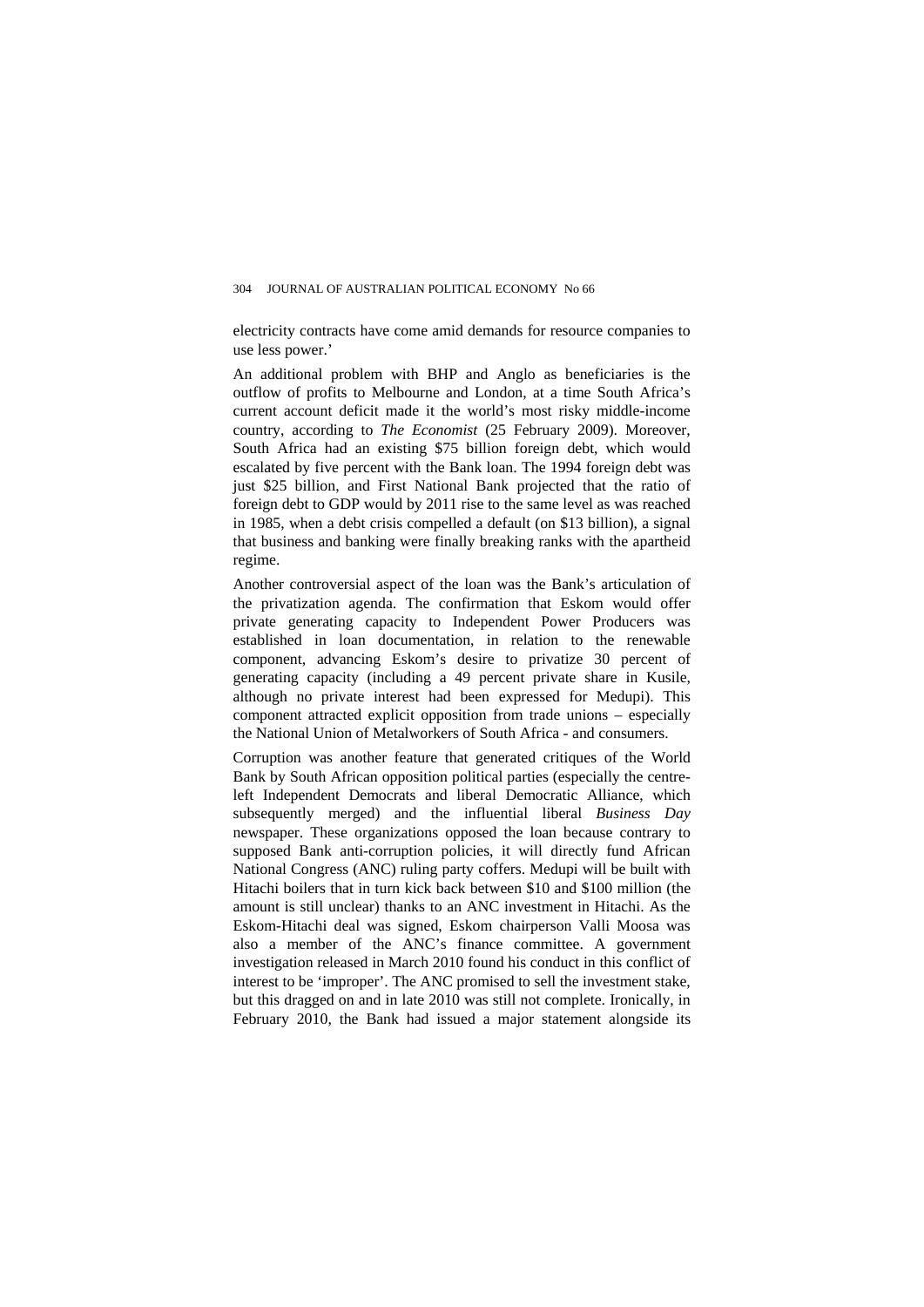annual African Development Indicators, entitled 'Quiet Corruption', in which it blamed African teachers and healthcare workers for moonlighting (a result of Bank structural adjustment policies).

Finally, the matter of historic racial injustice could not be ignored. The World Bank's financing of apartheid began just three years after the 1948 election of the Afrikaners' Nationalist Party, lasting through 1967, and included \$100 million for Eskom. During that period, the Bank financed the supply of electricity to no black households (who only began receiving electricity in 1980), and instead empowered only white businesses and residences (Bond 2003).

Curiously, South African Finance Minister Pravin Gordhan argued, on April 1 2010, that 'South Africa, in 16 years of democracy, never has had to take any loans from the World Bank… This is an opportunity for the World Bank to build a relationship with South Africa.' Yet the Bank's 1999 and 2008 'Country Assistance Strategy' documents show conclusively that Medupi is the 15th credit since 1994. As for 'building a relationship', Gordhan also neglected that the Bank coauthored the 1996 Growth, Employment and Redistribution (homegrown structural adjustment) programme, whose orthodox strategies failed and which led South Africa to overtake Brazil as the world's most unequal major country, as black incomes fell below 1994 levels and white incomes grew by 24% within fifteen years, according to official statistics.

Indeed the Bank itself regularly bragged about its 'Knowledge Bank' role in South Africa, and in 1999, for example, after Bank economist John Roome suggested to then water minister Kader Asmal that the government impose 'a credible threat of cutting service' to people who cannot afford water, the Bank's Country Assistance Strategy reported that its 'market-related pricing' advice was 'instrumental in facilitating a radical revision in SA's approach'. As a result, the cholera epidemic the following year – catalysed by water disconnections near Richards Bay killed hundreds. Predictions are easy to make, given the huge price increases faced by electricity customers, that parallel misery will follow the Bank's Medupi loan.

It is here, in questioning the World Bank's ability to reform away from its fossil fuel portfolio and extreme market-based orientation, that the climate justice movement came to the conclusion in 2010 that the Bank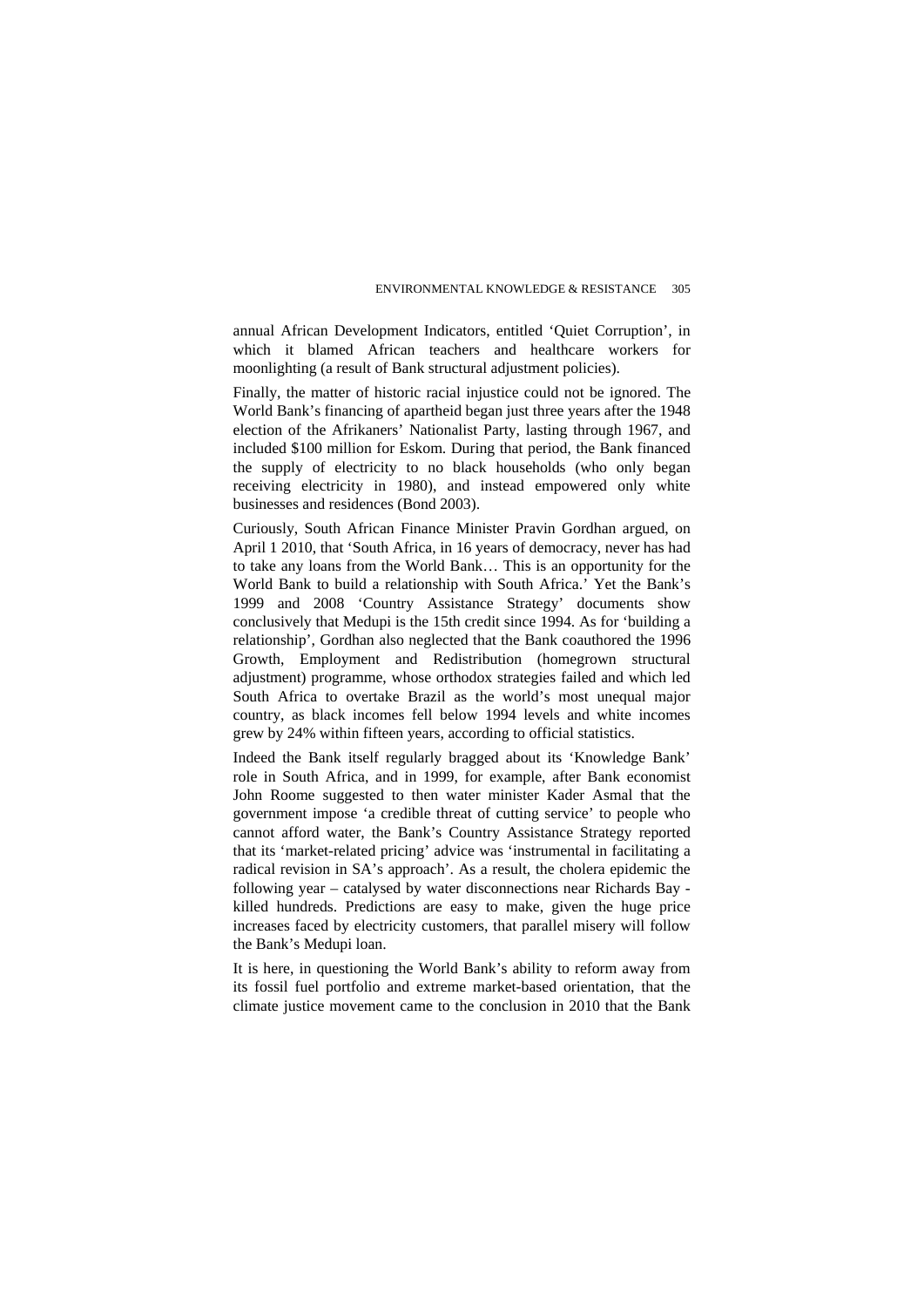should have no role in climate-related financing. There are a great many socio-environmental rationales why the Bank should be boycotted – as documented by a coalition, 'World Bank out of Climate' (http://www.worldbankoutofclimate.org/) – but one obvious reason was the institution's leadership, a model of climate *injustice*.

# **Robert Zoellick as Exemplar of Elite Failure and Climate Injustice**

Robert Zoellick, the 58-year old World Bank president, replaced Paul Wolfowitz, who in 2007 was forced to resign due to nepotism. US foreign policy analyst Tom Barry (2005) recalled how, ideologically, Zoellick stood hand in hand with Dick Cheney, Donald Rumsfeld, Richard Perle, Wolfowitz, John Bolton, John Negroponte and the other neoconservatives:

Zoellick was perhaps the first Bush associate to introduce the concept of evil into the construct of Bush's radical overhaul of US grand strategy. A year before Bush was inaugurated, Zoellick wrote: 'A modern Republican foreign policy recognizes that there is still evil in the world - people who hate America and the ideas for which it stands.'

Zoellick is of interest to the climate justice movement not only as a neocon (given the relationship of militarism to climate change), but because he represents a global trend of Empire in crisis since the Millennium, featuring at least three traits which he brings to climate negotiations. First is the ideological fusion of neoconservatism and neoliberalism that Zoellick shares with his predecessor Wolfowitz. Both strains are bankrupt, by any reasonable accounting, given the failure of the Bush petro-militarist agenda of imposing 'democracy', and the 2008 present financial meltdown catalysed by neoliberal deregulation. Representing the former, Zoellick was at the outset a member of the Project for a New American Century, as early as January 1998 going on record in a letter coauthored with a score of other leading neocons to then president Bill Clinton that Iraq should be illegally overthrown. The petromilitary complex is a major contributor to climate change via direct emissions, has a strong interest in the invasion (or imperial policing) of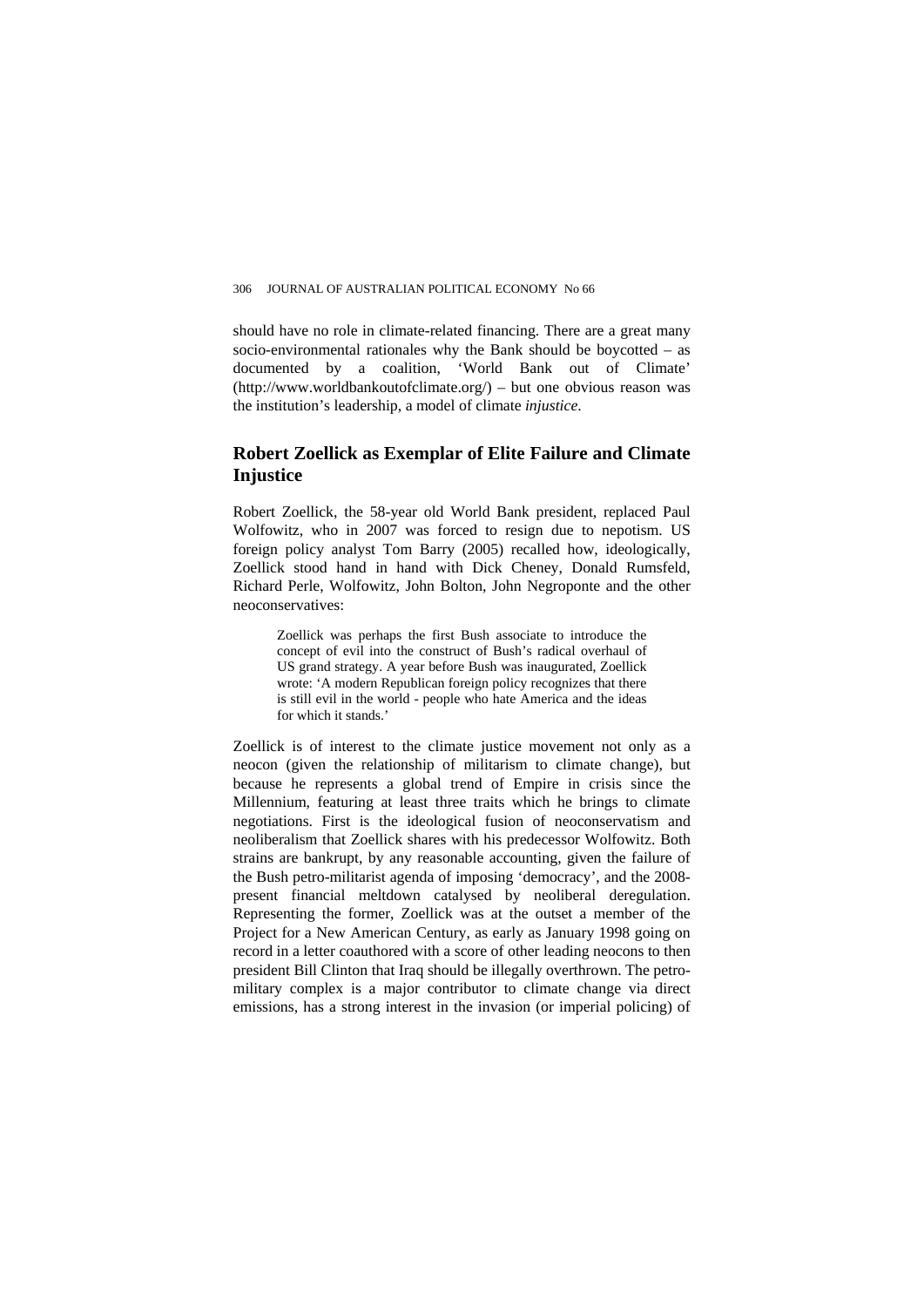territories with fossil fuel resources, and has been the key source for financing climate denialism (Smolker 2010). It is therefore crucial for the climate justice movement to reach out to a global anti-imperialist network that, notwithstanding failures to halt the US and allied invasions of Iraq and Afghanistan, did manage the world's largest-ever anti-war protest, on 15 February 2003, when more than fifteen million participated.

As for the latter ideology, the 'Washington Consensus', Zoellick had long advocated and practised the core strategy of financial deregulation, no matter its devastating consequences. The extension of financial securitization into the climate, via carbon markets, was as prone to failure as the packaging of real estate loans and associated instruments. As a result, after the 2007-08 meltdown of securitized home mortgages in the US undermined neoliberalism's ideological hegemony, Zoellick and IMF managing director Dominique Strauss-Kahn spent 2009 beating a hasty retreat from the austerity-oriented economics their institutions intrinsically favor, so as to maintain global effective demand with crony-Keynesianism during capitalist crisis. Yet by 2010 it was evident in sites as formerly wealthy as California, Greece, Ireland and Britain, that the Washington Consensus was only temporarily in retreat. Moreover, it was Zoellick's embrace of eco-neoliberalism that would maintain Bank promotion of carbon markets, notwithstanding his attempts to disguise the financial agenda with triumphalist 2010 speeches about 'Democratizing Development Economics' and 'The End of the Third World?' (Zoellick 2010a, 2010b). A final feature of neoliberal economic policy is the desire to lock in financialization and the resulting strategy of austerity, and it was therefore not out of character for Zoellick (2010c) to promote 'gold as an international reference point of market expectations about inflation, deflation and future currency values.... Although textbooks may view gold as the old money, markets are using gold as an alternative monetary asset today.' This view, according to University of California economist Brad de Long (2010), a Clinton-era Treasury official, was Zoellick's 'play for the stupidest man alive crown', because 'The last thing that the world economy needs right now is another source of deflation in a financial crisis. And attaching the world economy's price level to an anchor that central banks cannot augment at need is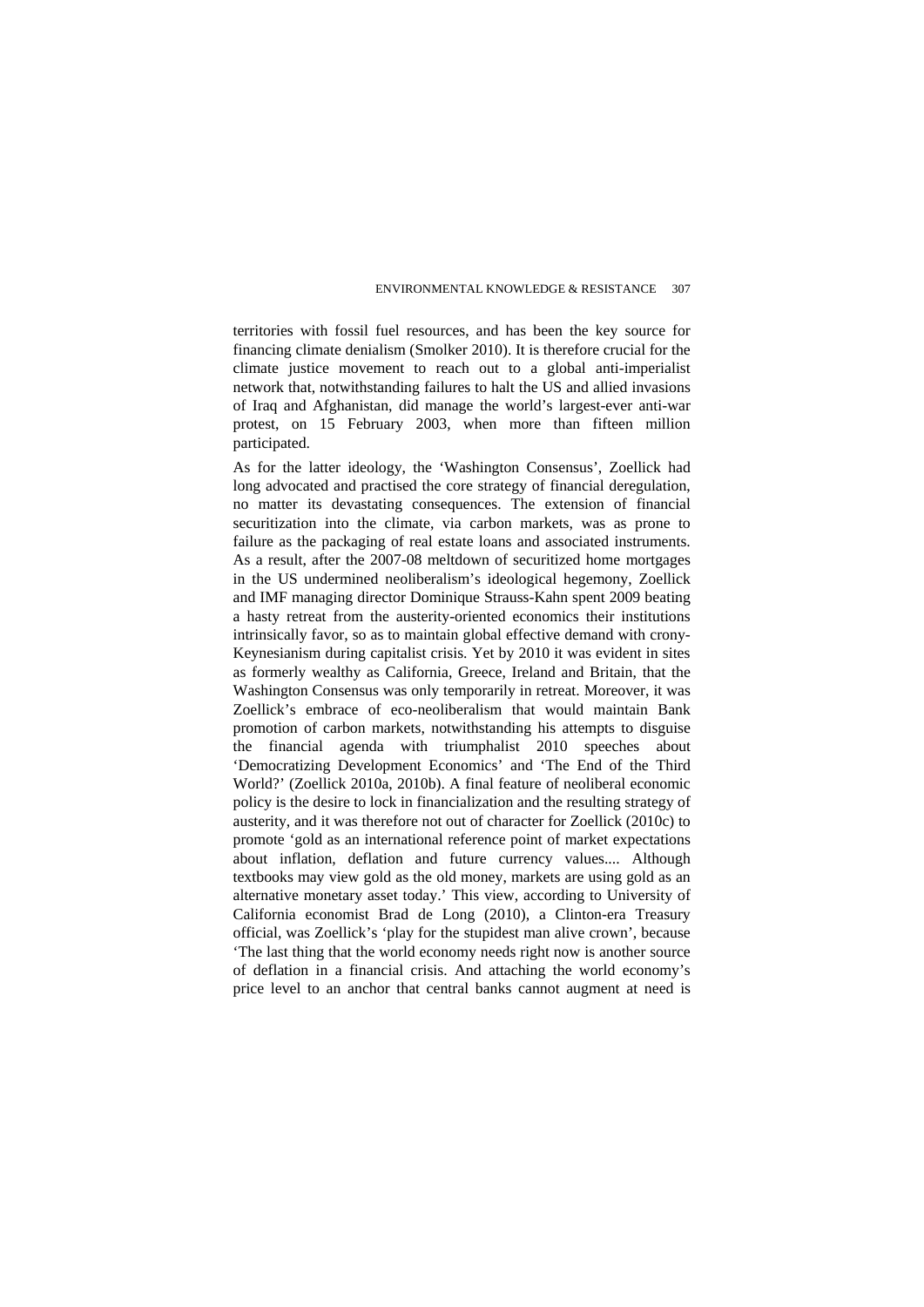another source of deflation--we learned that in the fifteen years after World War I<sup>'</sup>

The second trait of interest to climate justice politics is Zoellick's inability to arrange the global-scale deals required to either solve climate crises or gracefully manage the US Empire's smooth dismantling. This was witnessed in the World Trade Organisation's (WTO's) demise, on his 2001-05 watch as the US Trade Representative. Zoellick's inability to forge consensus for capital's larger agenda was on display at the Cancun ministerial summit in 2003, in disputes with the European Union over the US genetic engineering fetish, and in his insistence upon bilateral and regional alternatives to multilateralism, which generated durable anti-Washington economic sentiment across Latin America. Then, as one of the most senior Bush Administration officials in 2005-06, second-incommand at the State Department, Zoellick achieved practically no improvement to Washington's wrecked image abroad. And as Bank president, appointed after Wolfowitz's fall by Bush, Zoellick's efforts during the 2008-09 G20 deliberations on the world economy and at the December 2009 UN Copenhagen climate summit were equally unsuccessful. If Zoellick continues clinging to the core financialization agenda of the US empire, the discarding of carbon markets in favour of genuine solutions to the climate crisis will take much longer.

The third trait, at a more profound level, was Zoellick's tendency to deal with economic and ecological crises by 'shifting' and 'stalling' them, while 'stealing' from those least able to defend. As a theoretical aside, the shifting-stalling-stealing strategy (Bond 2010) is at the heart of the problem, and can be summed up in David Harvey's (2003) phrase: 'accumulation by dispossession'. This stage arrives when capital exhausts the options it usually has to address economic crises through traditional means: work speed-up (absolute surplus value), replacing workers with machines (relative surplus value), shifting the problems around geographically (the 'spatial fix'), and building up vast debt and blowing speculative bubbles so as to stall crises until later (the 'temporal fix'). At this stage, capital needs to also loot the non-capitalist spheres of society and nature through extra-economic, imperialist techniques, as described by Rosa Luxemburg (1913) a century ago in *The Accumulation of Capital* and more recently by Naomi Klein (2007) in *The Shock Doctrine*. Carbon markets are a classic case of shifting-stalling-stealing,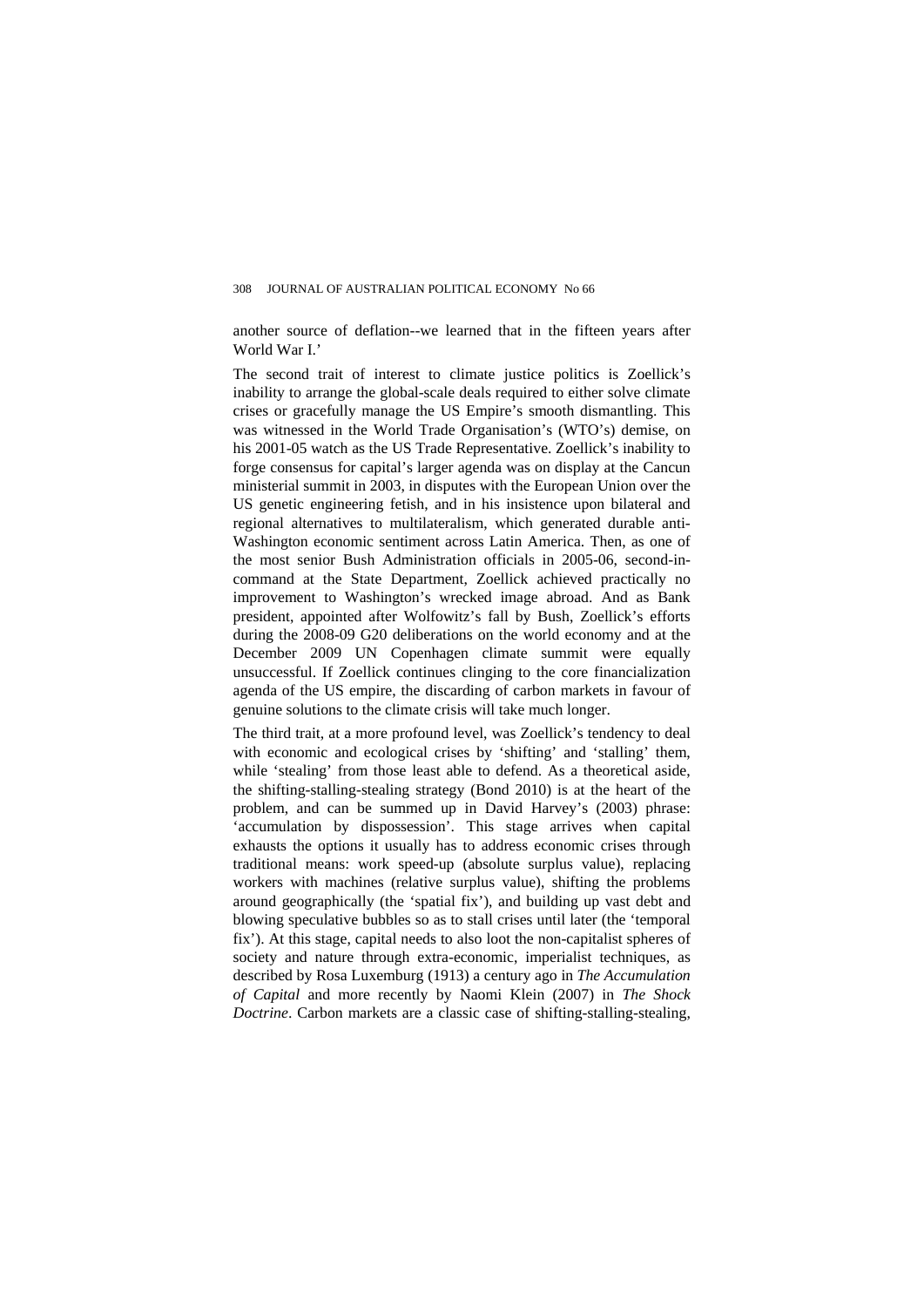since they move the challenge of emissions cuts to the South (hence preventing industrialization), they permit a financialised futures-market approach – no matter how fanciful - to preventing planet-threatening climate change, and by 'privatising the air' (through carving up the atmosphere to sell as carbon credits) the maintenance of an exploitative relationship between capital and non-capitalist spheres is crucial to Zoellick's agenda. To shift-stall-steal in his various positions since achieving international prominence in 2001, Zoellick's neocon-neolib worldview provided cover, yet only up to a point, which we now appear to be reaching. That point comes sooner than later in part because the institutions needed to keep the game in play are cracking up.

To illustrate this problem of institutional incapacity, consider the fate of several major US financiers: Fannie Mae, Enron, Alliance Capital and Goldman Sachs. These were all crucial US imperial financial institutions, instrumental in generating the fictitious capital in real estate, energy and other sectors which proved so important to the Clinton-Bush era's internal displacement and eventual amplification of crises. First, Fannie Mae was led by Zoellick - its mid-1990s executive vice president – into dangerous real estate circuitry after his stint as a senior aide in James Baker's Treasury, at one point Deputy Assistant Secretary for Financial Institutions Policy just prior to the 1988-90 Savings&Loan (S&L) crisis, itself a function of the financial-deregulatory era that gave us mortgagebacked securities. Fannie Mae was soon so far in the red due to subprime lending through those securities, that a massive state bailout was needed in 2008. (And Baker also found Zoellick invaluable when he served as the Texan's main assistant during the notorious December 2000 presidential vote recount in Florida, destructive of those last vestiges of US democracy, thanks to the open racism and right-wing bullying of Zoellick's assistants.) Enron, the second of these financial firms, which cracked in 2002, boasted Zoellick as a senior political and economic advisor in 1999. Records are not available as to how implicated Zoellick was in Enron's gambles, so painful to Californians (subject to extreme electricity price manipulations) and investors (who suffered Kenneth Lay's illegal share price manipulation). However, as Board member of the third firm, Alliance Capital, Zoellick was party to late 1990s oversight of its investments in Enron which led to multiple fraud lawsuits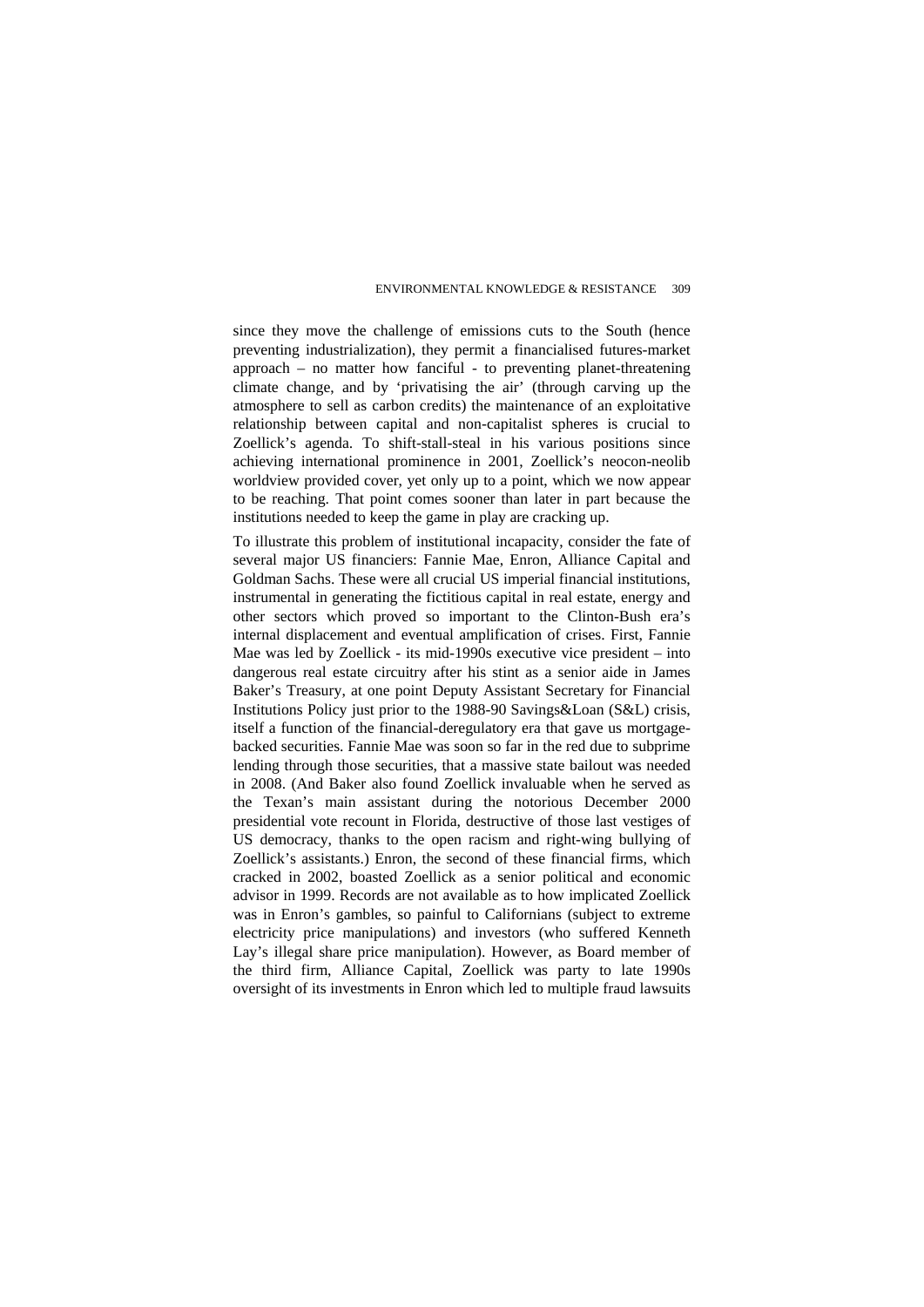and vast losses for Alliance's clients, including the state of Florida, led by Jeb Bush.

The fourth bank, Goldman Sachs, which Zoellick served as a leading international official in 2006-07, did well only through morallyquestionable and allegedly-illegal deals, followed by crony-suffused bailouts linking Bush/Obama adminstration officials Hank Paulson, Ben Bernanke, Tim Geithner and Larry Summers. For the climate justice movement this is important, not only because 'The world's most powerful investment bank is a great vampire squid wrapped around the face of humanity, relentlessly jamming its blood funnel into anything that smells like money', as Matt Taibbi (2009) put it:

The new carbon-credit market is a virtual repeat of the commoditiesmarket casino that's been kind to Goldman, except it has one delicious new wrinkle: If the plan goes forward as expected, the rise in prices will be government-mandated. Goldman won't even have to rig the game. It will be rigged in advance… The bank owns a 10 percent stake in the Chicago Climate Exchange, where the carbon credits will be traded. Moreover, Goldman owns a minority stake in Blue Source LLC, a Utahbased firm that sells carbon credits of the type that will be in great demand if the bill passes… Goldman is ahead of the headlines again, just waiting for someone to make it rain in the right spot. Will this market be bigger than the energy-futures market? 'Oh, it'll dwarf it,' says a former staffer on the House energy committee. Well, you might say, who cares? If cap-and-trade succeeds, won't we all be saved from the catastrophe of global warming? Maybe -- but cap-and-trade, as envisioned by Goldman, is really just a carbon tax structured so that private interests collect the revenues. Instead of simply imposing a fixed government levy on carbon pollution and forcing unclean energy producers to pay for the mess they make, cap-and-trade will allow a small tribe of greedy-as-hell Wall Street swine to turn yet another commodities market into a private taxcollection scheme. This is worse than the bailout: It allows the bank to seize taxpayer money before it's even collected… The moral is the same as for all the other bubbles that Goldman helped create, from 1929 to 2009. In almost every case, the very same bank that behaved recklessly for years, weighing down the system with toxic loans and predatory debt, and accomplishing nothing but massive bonuses for a few bosses, has been rewarded with mountains of virtually free money and government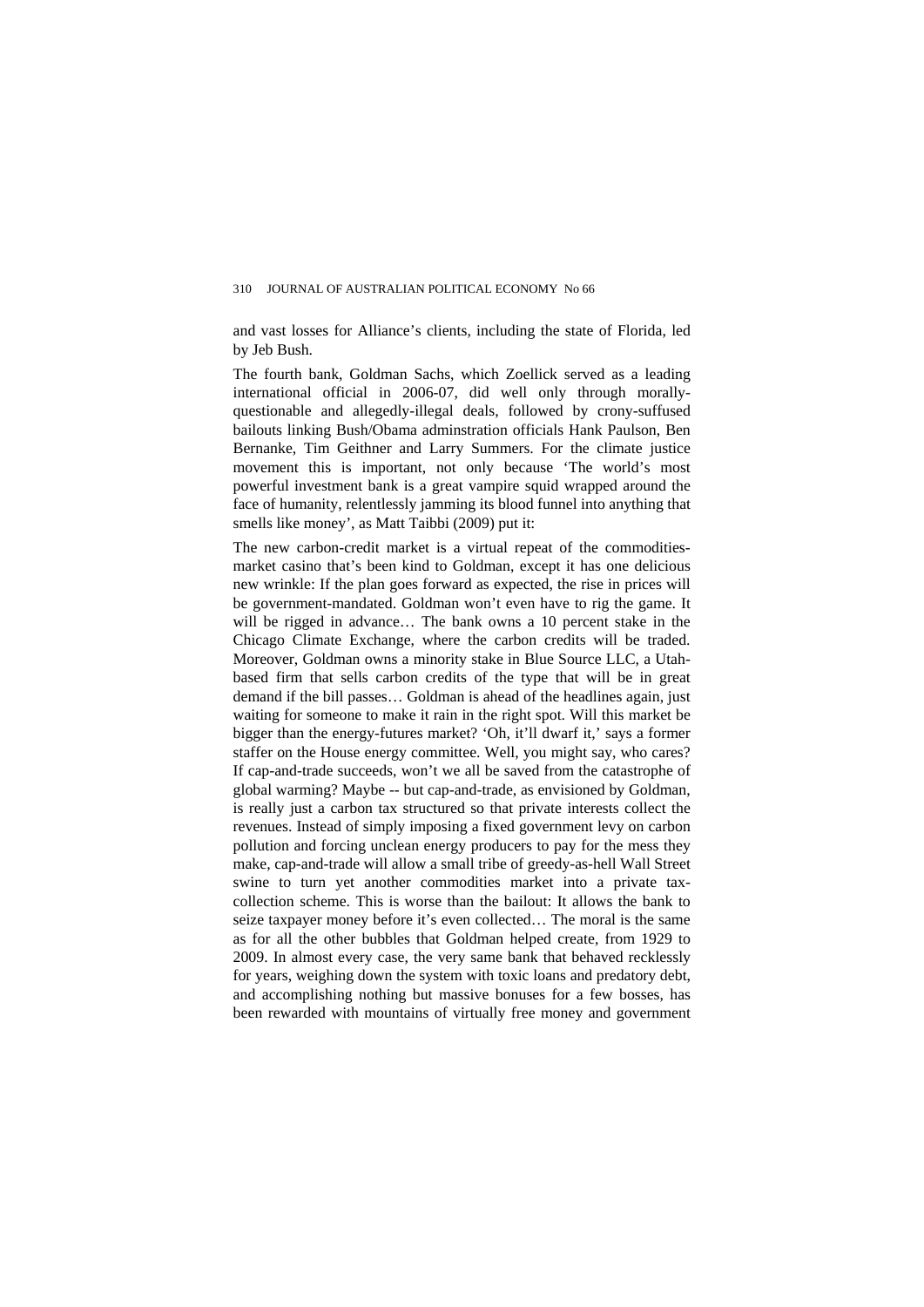guarantees -- while the actual victims in this mess, ordinary taxpayers, are the ones paying for it.

Under Zoellick, the World Bank remains the most important multilateral fixer of broken carbon markets, continuing to invest billions and spindoctor the obvious flaws in the system. Simultaneously, internal Bank sources actively criticize and challenge the legitimacy of the Bank's role in the carbon marketplace. A late 2010 report from the Bank's Independent Evaluation Group (IEG) poignantly reveals,

The World Bank's Carbon Finance Unit (CFU) has led, through its extensive activities in Clean Development Mechanism markets, to expanding the role of, and the infrastructure for, carbon trading between developed and developing nations. However, there has been criticism of the environmental quality of many projects that the WBG [World Bank Group] has supported, including industrial gases, hydro-power, and fossil (gas and coal) power plants, which may well have been either profitable in themselves or were pursued primarily for the purpose of national energy diversification and security policies. In addition, although the CFU was promoted as a market maker that could act as a carbon offset buyer until the private market flourished, the WBG continued to build up its trading after that private market was fully established. Finally, as a vehicle for catalytic finance and technology transfer, the IEG finds the CFU's record is at best mixed. The Panel suggests that the WBG has a public responsibility to ensure that its behavior advances the quality of international institutions that regulate carbon finance markets, rather than acting principally as a pure market player profiting from expanding market scale.

Partly as a result, in November 2010, four global civil society organizations - Jubilee South, Friends of the Earth International, ActionAid and LDC Watch – along with dozens of regional and national organizations reacted to Zoellick's management of the environment, including the loan to Medupi, with a full-fledged international campaign to ban the Bank from climate financing:

Many northern country governments and the World Bank itself have been actively pushing for the World Bank to be given the mandate to be 'THE' global climate institution, or for it to play a central role in setting up and eventually managing the governance and operations of a new global climate fund. At the June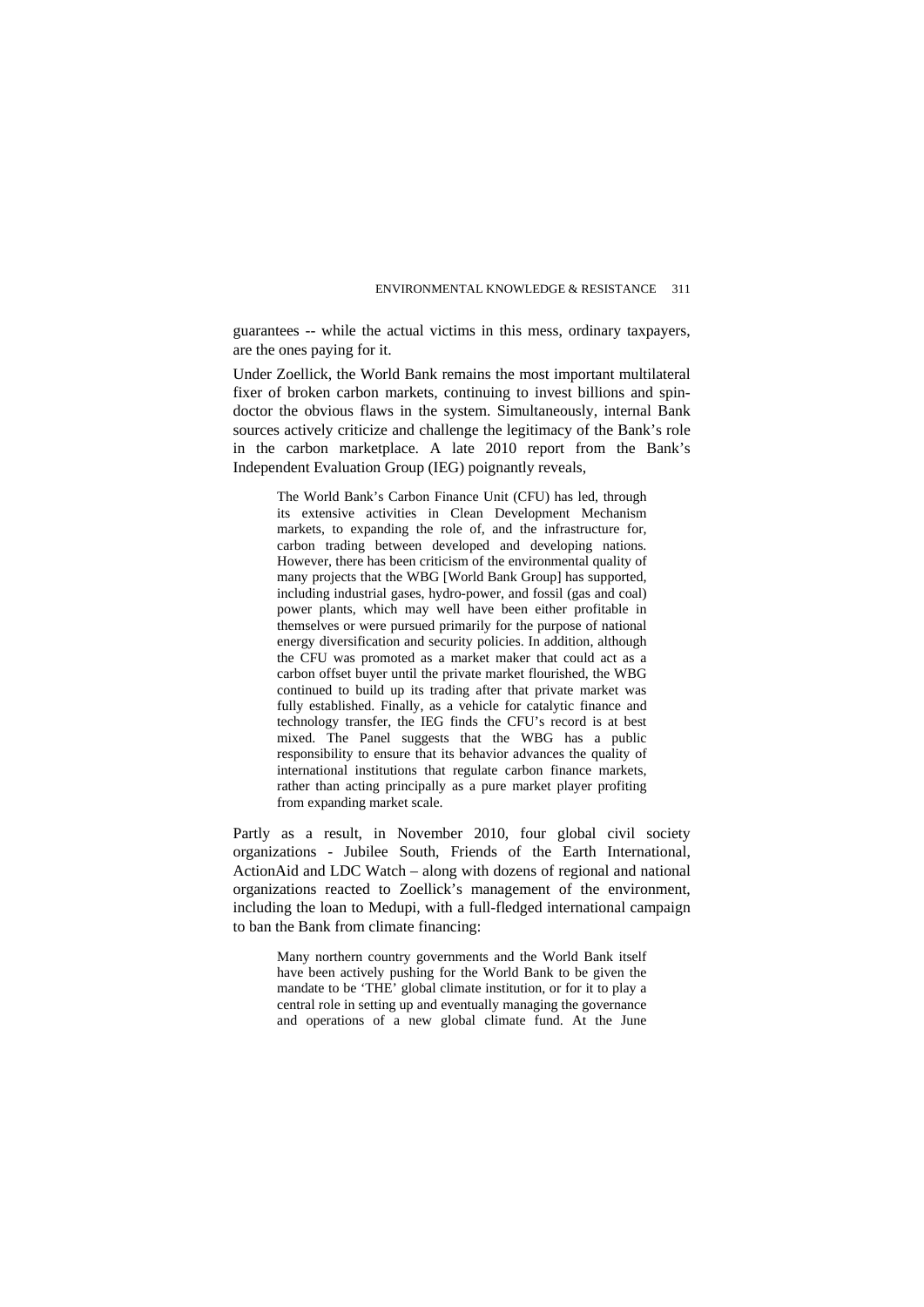#### 312 **JOURNAL OF AUSTRALIAN POLITICAL ECONOMY No 66**

UNFCCC inter-sessional negotiations in Bonn, Germany, the United States submitted a proposal naming the World Bank as the 'Trustee' for the formation of the Global Climate Fund. On June 25th, on the eve of the G20 meeting in Toronto, the WB appointed a World Bank Special Envoy for Climate Change. The World Bank also recently hired Daniel Kamman as their clean energy czar. These are some of the latest of a series of moves since 2008 to secure this important mandate for the World Bank. Also included is the establishment of the WB-managed Climate Investment Funds, at the behest of the UK, US, and Japan. Regional development banks are also part of the governance and management system of these Climate Investment Funds (Jubilee South et al 2010).

In short, argue Jubilee South *et al* (2010), there should be no World Bank role in climate finance, for reasons that bring together several aspects of climate justice politics:

Financing must be public in nature, obligatory, predictable, additional, and adequate, must not come with or be used to impose conditionalities, should not be in the form of loans or other debt-creating instruments. Instruments for raising finance should not cause harm to people and the environment. These should not promote or reinforce false solutions. These mechanisms and instruments should also have a transformational effect on the economy and environment. A new Global Climate Fund is an essential institutional channel for north to south climate finance flows and ensuring equitable, fair, and appropriate distribution among countries of the South. Such an institution should have democratic governance and management structures with majority representation from South countries, gender balance, and seats for civil society organizations (Jubilee South et al 2010).

### **Conclusion**

Had the Kyoto Protocol and its arcane climate financing strategies succeeded over the past 13 years, and had centrist non-governmental organizations and environmentalists not themselves failed to offer visionary advocacy on what is the world's most serious threat, there would not have been a need for the climate justice movement to emerge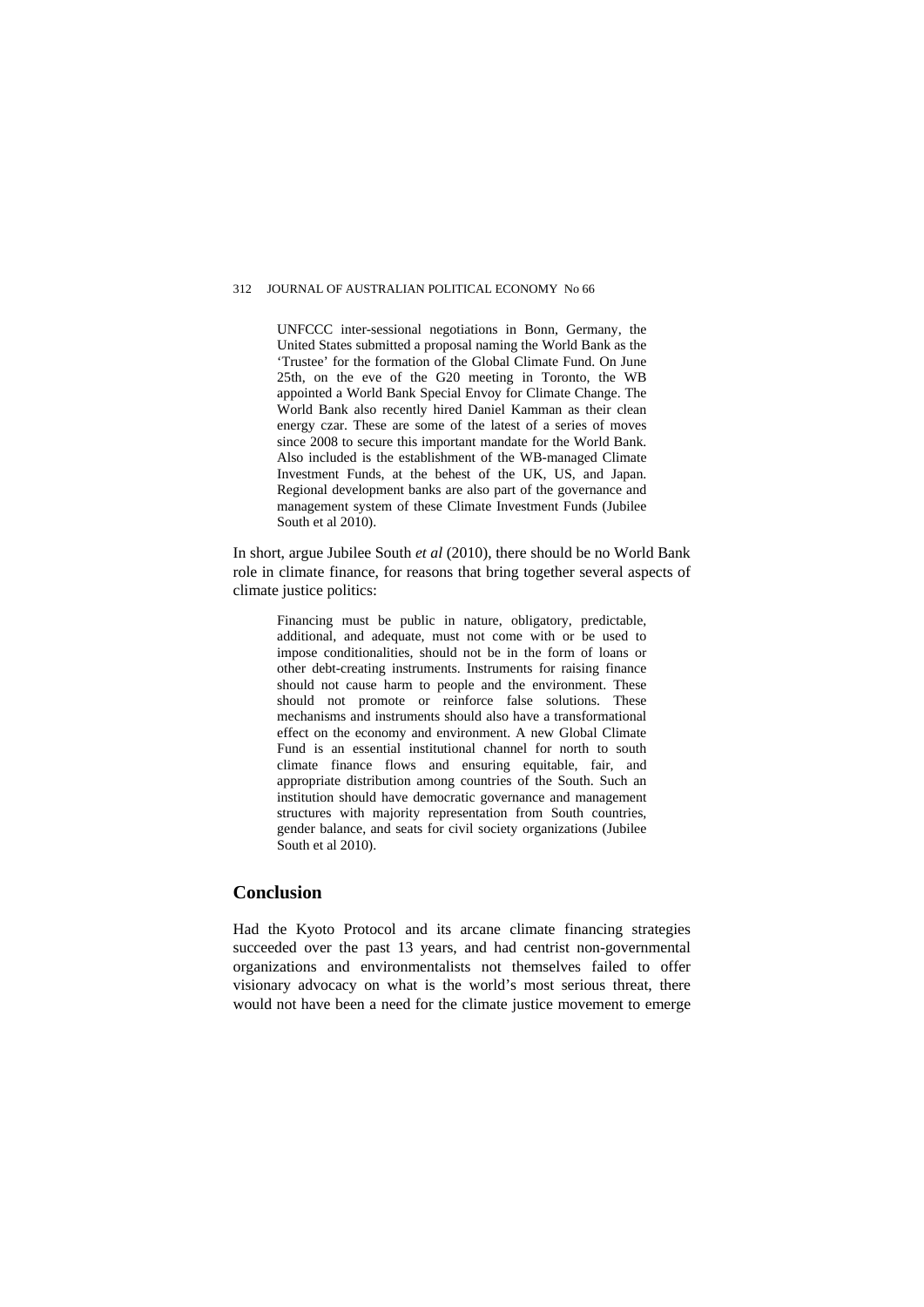and gel (Vlachou and Konstantinidis 2010). Had global governance firmly established itself in the 1990s-2000s, based on the Montreal Protocol's example of decisive action in which global public goods were taken seriously, the kinds of subsequent elite gatherings that produced, at best, the likes of a Copenhagen Accord would instead have had more legitimacy and efficacy. Had South African elites paid attention to the variety of extreme contradictions unveiled by the Medupi power plant and World Bank financing, the campaign that generated a South African climate justice movement – so crucial ahead of the COP 17 in South Africa in November-December 2011 – would not have been necessary.

Finally, Robert Zoellick's background – his relationship to S&Ls, FannieMae, the Project for a New American Century (now formally defunct), Florida vote-counting, Enron, Alliance Capital, the WTO, Bush-era foreign/military policy (not to mention a million Iraqis and thousands of US soldiers), Goldman Sachs' reputation, the World Bank, South African finances, and the climate – reveals his Zelig-like role in the interrelated failures of global states and markets. Instead of generating despair, what climate justice observers need to understand is that Zoellick is little more than a key figure in a demonstrably corrupt actor-network defined by the consistent geopolitical, economic, environmental and diplomatic self-destructiveness associated with recent elite managerialism. Zoellick is merely a personification of the way global governance, neoliberal-neoconservative ideological fusion, frenetic financialisation, the failing green-market project and the responsibility for financing a transition from climate chaos are not capable of working under present circumstances.

Climate justice marks a double effort to imagine other possible worlds and deliver them through struggle. Bolivian president Evo Morales (2009) offered his perspective on the movement's momentum well before he convened the historic Cochabamba summit: 'We can't look back; we have to look forward. Looking forward means that we have to review everything that capitalism has done. These are things that cannot just be solved with money. We have to resolve problems of life and humanity. And that's the problem that planet earth faces today. And this means ending capitalism.' Accordingly, only the continuing rise of climate justice activism from below – notwithstanding an occasional defeat, and indeed spurned on by the knowledge and anger thereby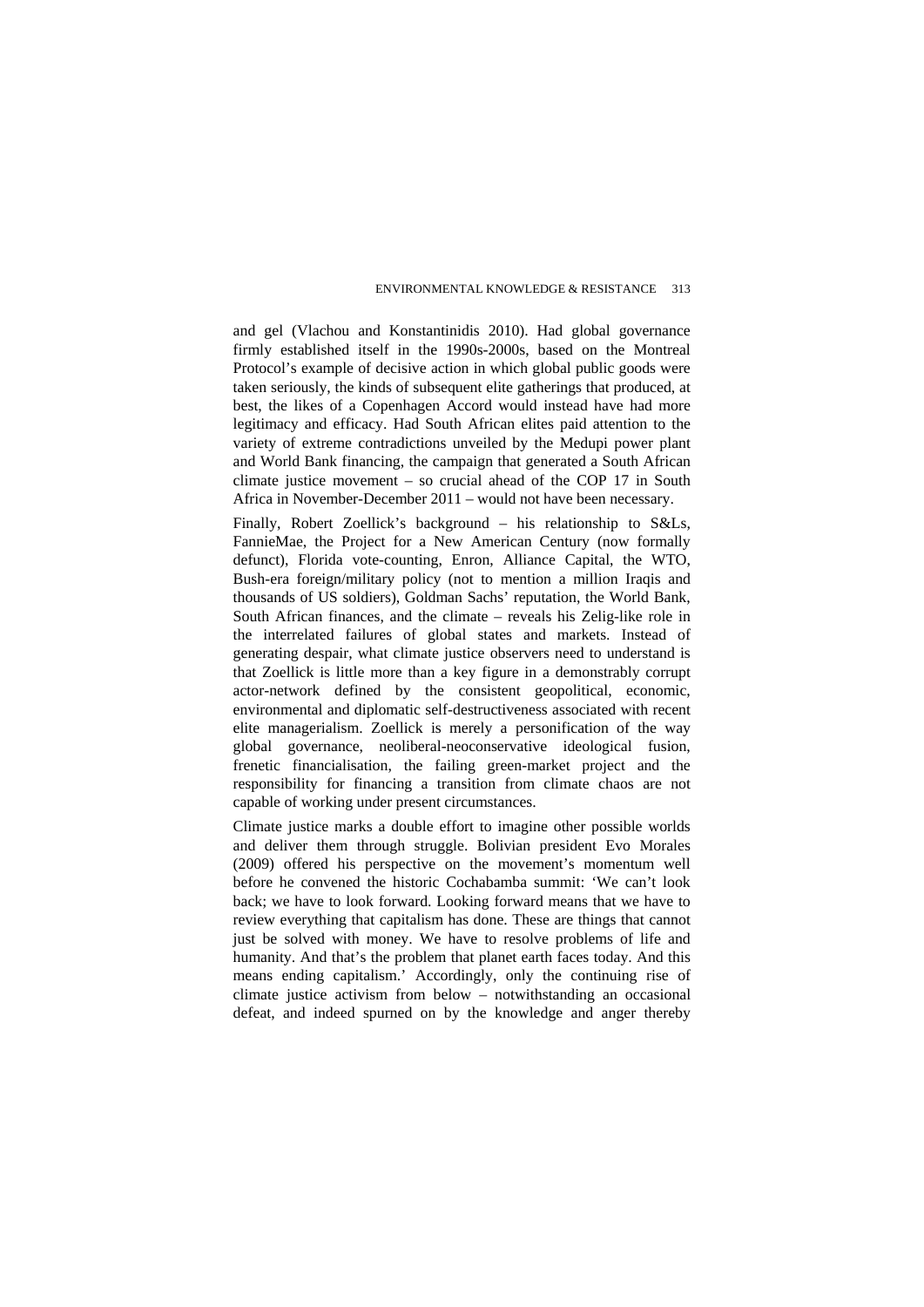generated - will suffice to reverse the course of fossil fuel consumption and, more broadly, of a mode of production based on the utterly unsustainable accumulation of capital.

*Patrick Bond is senior professor at the University of KwaZulu-Natal School of Development Studies where he directs the Centre for Civil Society, and is also visiting scholar at the University of California-Berkeley Department of Geography. Michael K. Dorsey is assistant professor at the Dartmouth College Environmental Studies Program in the Faculty of Science.* 

*bondp@ukzn.ac.za* 

*Michael.K.Dorsey@dartmouth.edu* 

*The authors thank Tony Phillips and Vito de Lucia for their useful inputs. Bond benefited from a presentation of this analysis in Seoul in May 2010 as a result of a grant from the Korean Research Foundation (KRF-2007- 411-J04602).* 

#### **References**

Athanasiou, Tom and Paul Baer (2010), *Dead heat: global justice and global warming*, New York, NY: Seven Stories Press.

Barry, Tom (2005), Robert Zoellick: a Bush family man, *CounterPunch*, 14 January.

Bond, Patrick (2003), *Against global apartheid,* London: Zed Books.

Bond, Patrick (2008), The state of the global carbon trade debate, *Capitalism Nature Socialism,* 19(4): 2-18.

Bond, Patrick (2010), Climate change across space and scale, *Human Geography,* 3, 2.

Campaign against Climate Change (2009), *One million climate jobs Now!,* London.

Dawson, Ashley (2010), Climate justice: The emerging movement against green capitalism, *[South Atlantic Quarterly](http://www.dukeupress.edu/Catalog/ViewProduct.php?productid=45629)*, 109(2): 313-338.

deLong, Bradford (2010), In which Bob Zoellick makes his play for the stupidest man alive crown, Grasping Reality with Both Hands blog, 7 November, http://delong.typepad.com/sdj/2010/11/in-which-bob-zoellick-makes-his-play-for-thestupidest-man-alive-crown.html

Dorsey, Michael K. (2007), Climate knowledge and power: tales of skeptic tanks, weather gods and sagas for climate (in)justice, *Capitalism Nature Socialism,* 18(2): 7-21.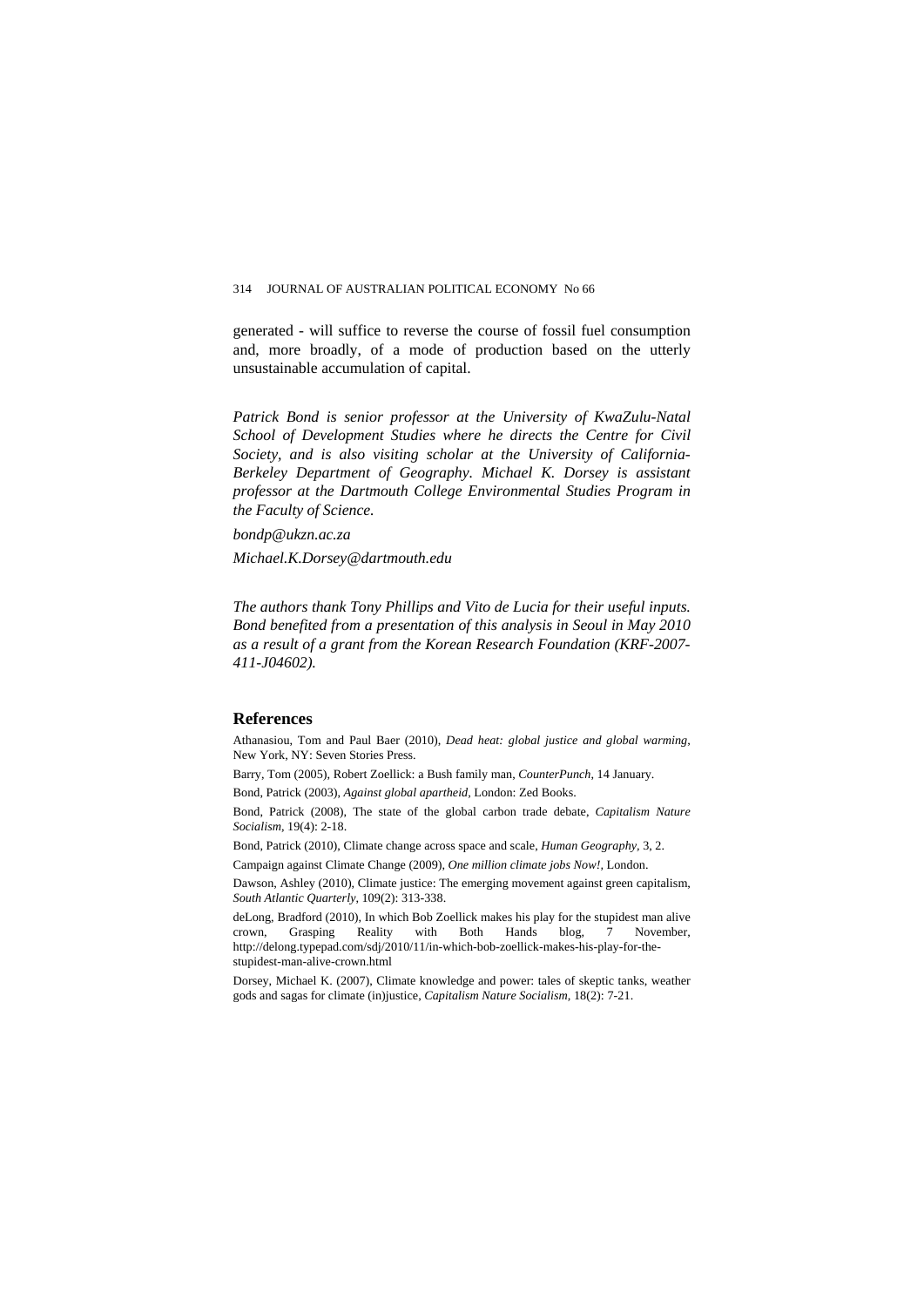Dorsey, Michael K. (2010), Considering polyvalent counter-hegemonic climate justice resistance movements, *SocialText,* 18 February.

Dorsey, Michael K. and Jerome Whitington (2010), Carbon markets need urgent oversight, *Carbon Market Europe*, 9(33), 20 August.

George, Susan (2009), The end of neoliberalism: Alternatives to finance-led capitalism. Speech to Deutscher Bundestag, Berlin, 20-21 March 2009.

George, Susan and Fabio Sabelli (1994), *Faith and credit: the World Bank's secular empire,* Boulder, CO: Westview Press.

Goldman, Michael (2005), *[Imperial nature: the World Bank and struggles for social justice](http://yalepress.yale.edu/yupbooks/book.asp?isbn=0300104081)  [in the age of globalization](http://yalepress.yale.edu/yupbooks/book.asp?isbn=0300104081)*, New Haven, CT and London: Yale University Press.

Goldman, Michael (2007), *[Under new management: Historical context and current](http://www.bjwa.org/article.php?id=Qoy2uYWvohy1r2YA7d0WNdKP1ZIVF5pXCbU4FsWp)  [challenges at the World Bank](http://www.bjwa.org/article.php?id=Qoy2uYWvohy1r2YA7d0WNdKP1ZIVF5pXCbU4FsWp)*, *Brown Journal of World Affairs*, 8(2):11-25.

Harvey, David (2003), *The new imperialism,* Oxford: Oxford University Press.

Jubilee South (2010), Concept note: World Bank out of climate finance campaign, Manila.

Jomo Kwame Sundaram (2010), Climate change and industrial development, Presentation to the University of KwaZulu-Natal, 17 May.

Klein, Naomi (2007), *The Shock Doctrine,* Toronto: Random House.

Kovel, Joel and Michael Lowy (2001), An ecosocialist manifisto, Paris.

Lohmann, Larry (2006), *Carbon trading, Development Dialogue* 48 (September).

Leonard, A. (2009, December 1). *Story of cap and trade*. Retrieved from *<http://www.storyofstuff.com/capandtrade/>*

Luxemburg, Rosa (1913), *The accumulation of capital,* 

http://www.marxists.org/archive/luxemburg/1913/accumulation-capital/index.htm*.* 

Morales, Evo (2009), Interview on Democracy Now, (17 December),

*[http://www.democracynow.org/2009/12/17/bolivian\\_president\\_evo\\_morales\\_on\\_climate](http://www.democracynow.org/2009/12/17/bolivian_president_evo_morales_on_climate)*

Movement Generation *et al* (2010), Open letter to 1 Sky, Oakland.

Müller, Benito (2010), Copenhagen 2009: Failure or final wake-up call for our leaders?' Oxford Insitute of Energy Studies Working Paper, EV 49 (February).

Robinson, Mary (2010), Mary Robinson Foundation – Climate Justice, http://www.mrfcj.org/about.

Seccombe, Allan (2010), SA assets may be on block in BHP's bid to buy Potash, *Business Day* 25 October.

Smolker, Rachel (2010), Militarism and climate change. In Climate Justice Now! lists.riseup.net [Internet]. *<https://lists.riseup.net/www/info/cjn>*. Seattle, WA. Nov 22, 2010 [cited Nov 22, 2010].

Solon, P. (2010), Which way for Cancun? From the Copenhagen Discord to the Cochabamba Accord*.* http://justicenecology.posterous.com/which-way-for-cancun-fromthe-copenhagen-disc

Spash, Clive (2010), The brave new world of carbon trading, *New Political Economy* 15(2):169-195.

Taibbi, Matt (2009), The great American bubble machine, *Rolling Stone,* July 9-23.